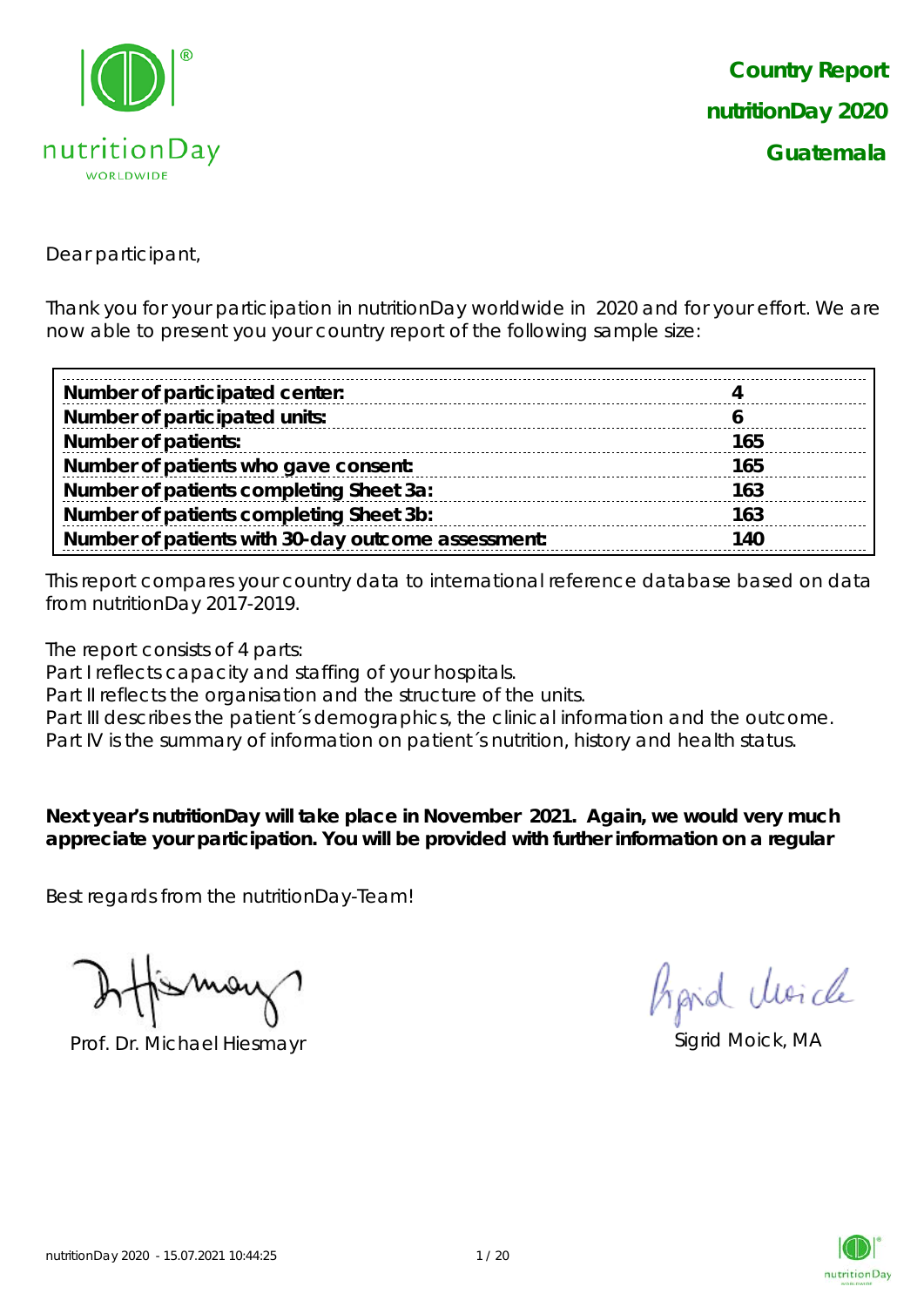## *I. Hospital capacity and staffing ("Hospital sheet")*

|                                                                                    | <b>YOUR RESULTS</b> | <b>REFERENCE RESULTS</b> |
|------------------------------------------------------------------------------------|---------------------|--------------------------|
| 1. Total number of beds in hospital                                                | 273 [189-388]       | 375 [213-715]            |
|                                                                                    |                     |                          |
| 2. Total number of admissions in the hospital last<br>year                         | 7305 [3338-15327]   | 18870 [9512-38961]       |
|                                                                                    |                     |                          |
| 3. Total number of staff in the hospital                                           |                     |                          |
| <b>Total medical doctors</b>                                                       | 191 [142-325]       | 186 [90-417]             |
| <b>Medical specialists</b>                                                         | 101 [71-163]        | 124 [54-273]             |
| Medical non-specialists                                                            | 90 [71-162]         | 45 [19-116]              |
| <b>Nurses</b>                                                                      | 334 [254-417]       | 440 [208-910]            |
| <b>Dieticians</b>                                                                  | $2[1-4]$            | $5[1-10]$                |
| <b>Nutritionists</b>                                                               | $6[5-8]$            | $1[0-5]$                 |
| Pharmacists                                                                        | $3[2-6]$            | $8[4-24]$                |
| Kitchen staff                                                                      | 37 [22-55]          | 32 [15-62]               |
|                                                                                    |                     |                          |
| <b>Full time equivalent</b>                                                        |                     |                          |
| <b>Total medical doctors</b>                                                       | 39 [27-106]         | 175 [76-394]             |
| <b>Medical specialists</b>                                                         | 50 [31-69]          | 121 [50-274]             |
| Medical non-specialists                                                            | 57 [42-71]          | 45 [18-138]              |
| <b>Nurses</b>                                                                      | 231 [209-254]       | 380 [198-793]            |
| <b>Dieticians</b>                                                                  | $3[1-4]$            | $5[2-8]$                 |
| <b>Nutritionists</b>                                                               | $5[4-6]$            | $1[0-3]$                 |
| Pharmacists                                                                        | $2[2-3]$            | 7 [4-20]                 |
| Kitchen staff                                                                      | 42 [29-56]          | 30 [14-57]               |
|                                                                                    |                     |                          |
| 4. Does the hospital have a nutrition care strategy?                               | 2 (50.0%) Yes       | 439 (80.8%) Yes          |
|                                                                                    |                     |                          |
| 5. Which nutrition-related standards or routine activities exist in your hospital? |                     |                          |
| Nutrition training is available                                                    | 2 (50.0%) Yes       | 391 (72.0%) Yes          |
| Nutrition steering committee is available                                          |                     | 328 (60.4%) Yes          |
| Quality indicators are recorded and reported to national<br>or regional level      | 1 (25.0%) Yes       | 229 (42.2%) Yes          |
| Quality indicators are used for internal benchmarking                              |                     | 299 (55.1%) Yes          |
| Patient feedback about food and food service is collected<br>using a questionnaire | 3 (75.0%) Yes       | 415 (76.4%) Yes          |
| None                                                                               | 1 (25.0%) Yes       | 32 (5.9%) Yes            |
| No answer given                                                                    |                     |                          |

#### **6. Which codes are available /routinely used in your hospital for billing and reimbursement purposes?**

| <b>Codes available</b> |
|------------------------|
|------------------------|

Nutrition Support 2 (50.0%) Yes 296 (54.5%) Yes



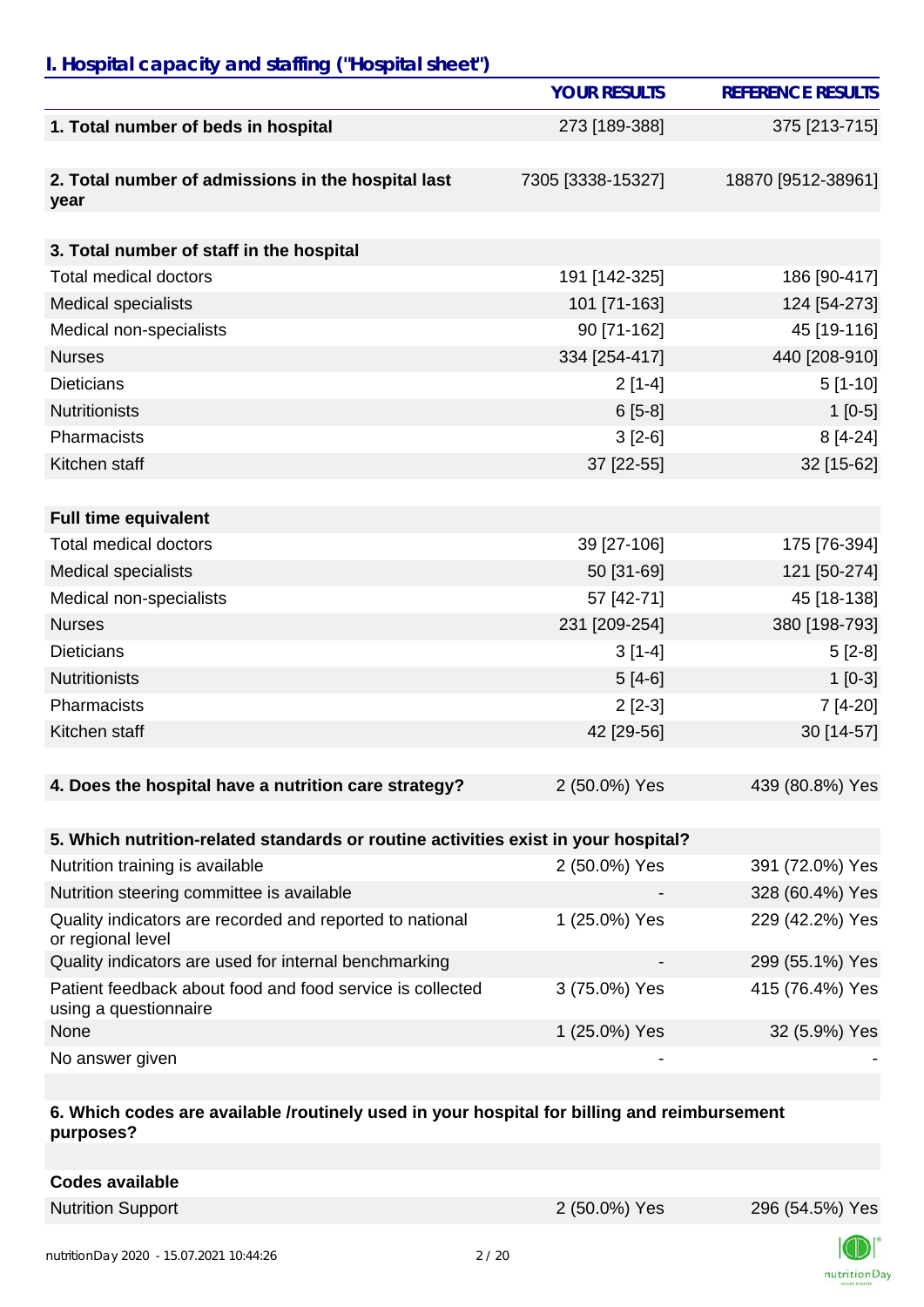| Oral nutrition supplements                                | 2 (50.0%) Yes | 219 (40.3%) Yes |
|-----------------------------------------------------------|---------------|-----------------|
| Parenteral nutrition                                      | 2 (50.0%) Yes | 349 (64.3%) Yes |
| <b>Enteral nutrition</b>                                  | 1 (25.0%) Yes | 327 (60.2%) Yes |
| Dietary counseling                                        |               | 232 (42.7%) Yes |
| Specific dietary interventions                            | 1 (25.0%) Yes | 178 (32.8%) Yes |
| Screening for malnutrition                                |               | 195 (35.9%) Yes |
| <b>Risk of malnutrition</b>                               |               | 160 (29.5%) Yes |
| Malnutrition (in general)                                 |               | 262 (48.3%) Yes |
| Severity of malnutrition (i.e. mild, moderate, severe)    |               | 251 (46.2%) Yes |
| No information available from billing/finance/controlling | 2 (50.0%) Yes | 104 (19.2%) Yes |
| No answer given                                           |               |                 |
|                                                           |               |                 |
| <b>Codes routinely used</b>                               |               |                 |
| <b>Nutrition Support</b>                                  | 2 (50.0%) Yes | 264 (48.6%) Yes |
| Oral nutrition supplements                                | 2 (50.0%) Yes | 200 (36.8%) Yes |
| Parenteral nutrition                                      | 2 (50.0%) Yes | 326 (60.0%) Yes |
| <b>Enteral nutrition</b>                                  | 1 (25.0%) Yes | 310 (57.1%) Yes |
| Dietary counseling                                        |               | 208 (38.3%) Yes |
| Specific dietary interventions                            | 1 (25.0%) Yes | 160 (29.5%) Yes |
| Screening for malnutrition                                |               | 162 (29.8%) Yes |
| <b>Risk of malnutrition</b>                               | 1 (25.0%) Yes | 138 (25.4%) Yes |
| Malnutrition (in general)                                 | 1 (25.0%) Yes | 238 (43.8%) Yes |
| Severity of malnutrition (i.e. mild, moderate, severe)    | 1 (25.0%) Yes | 218 (40.1%) Yes |
| No information available from billing/finance/controlling | 1 (25.0%) Yes | 115 (21.2%) Yes |
| No answer given                                           |               |                 |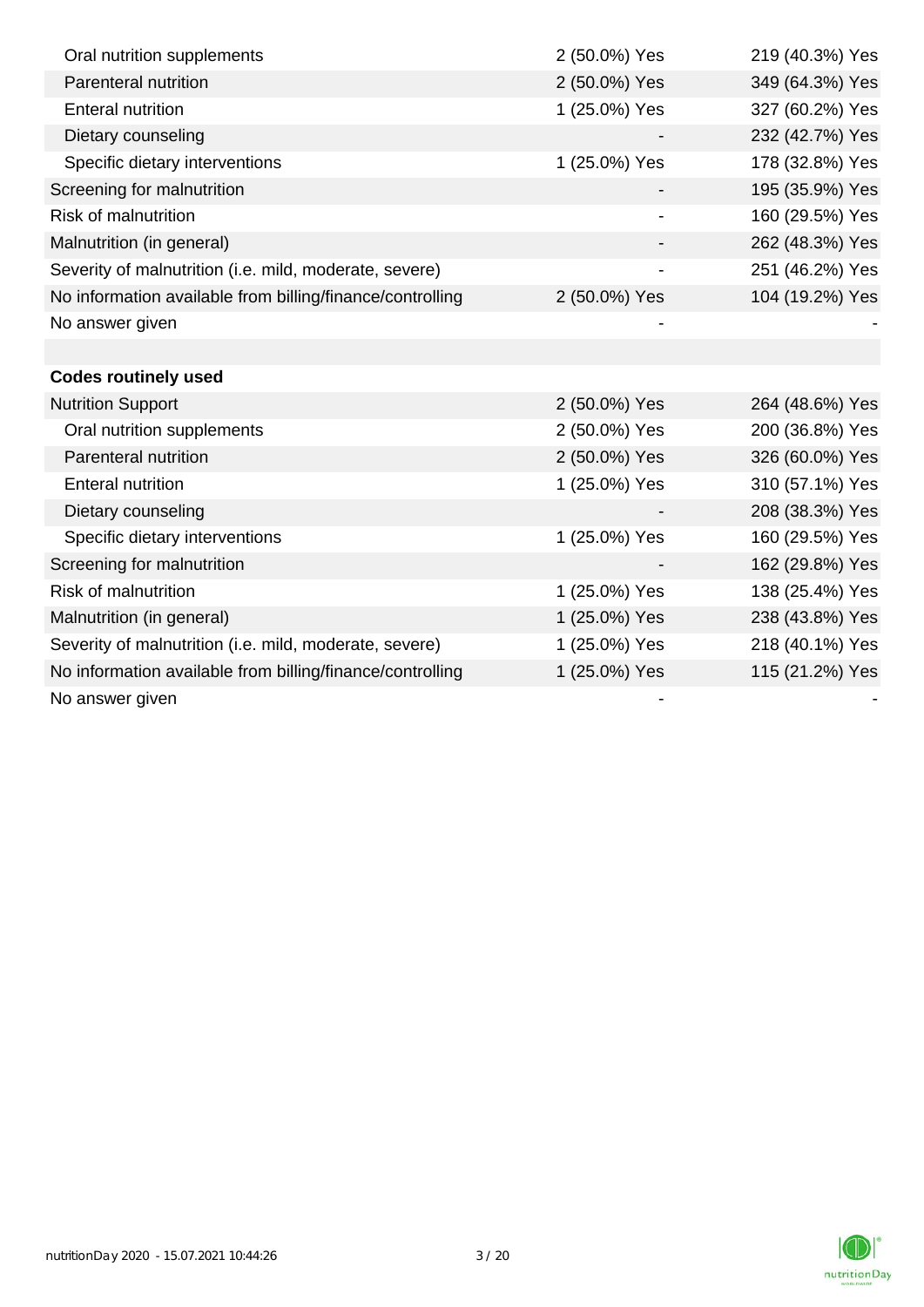## *II. Unit organisation and structures ("Sheet 1a/1b")*

|                                                                       | <b>YOUR RESULTS</b> | <b>REFERENCE RESULTS</b> |
|-----------------------------------------------------------------------|---------------------|--------------------------|
|                                                                       |                     |                          |
| Internal Medicine / General                                           | 4(66.7%)            | 20.5%                    |
| Internal Medicine / Cardiology                                        |                     | 4.3%                     |
| Internal Medicine / Gastroenterology & hepatology                     | $\blacksquare$      | 7.6%                     |
| <b>Internal Medicine / Geriatrics</b>                                 |                     | 9.5%                     |
| Internal Medicine / Infectious diseases                               |                     | 0.5%                     |
| Internal Medicine / Nephrology                                        |                     | 1.3%                     |
| Internal Medicine / Oncology (incl. radiotherapy)                     |                     | 8.0%                     |
| Interdisciplinary                                                     |                     | 2.9%                     |
| Long term care                                                        |                     | 2.6%                     |
| Neurology                                                             |                     | 4.0%                     |
| Surgery / General                                                     | 2(33.3%)            | 14.5%                    |
| Surgery/ Cardiac/Vascular/Thoracic                                    |                     | 1.8%                     |
| Surgery / Neurosurgery                                                | $\overline{a}$      | 0.7%                     |
| Surgery / Orthopedic                                                  |                     | 3.5%                     |
| Trauma                                                                |                     | 0.6%                     |
| Ear Nose Throat (ENT)                                                 |                     | 1.4%                     |
| Gynecology / Obstetrics                                               |                     | 1.6%                     |
| Pediatrics                                                            |                     | 0.4%                     |
| Psychiatry                                                            | -                   | 1.0%                     |
| <b>Others</b>                                                         |                     | 13.2%                    |
|                                                                       |                     |                          |
| 2. Number of registered inpatients at noon                            | 26 [24-28]          | 24 [18-31]               |
|                                                                       |                     |                          |
| 3. Total bed capacity of the unit                                     | 42 [37-50]          | 29 [24-38]               |
|                                                                       |                     |                          |
| 4. Number of each type of staff in the unit for TODAY's morning shift |                     |                          |
|                                                                       |                     |                          |
| <b>Fully trained</b>                                                  |                     |                          |
| <b>Medical doctors</b>                                                | $3[1-17]$           | $3[2-7]$                 |
| <b>Nurses</b>                                                         | $3[2-8]$            | $4[3-7]$                 |
| Nursing aides                                                         | $4[3-4]$            | $2[1-3]$                 |
| <b>Dieticians</b>                                                     | $1[1-2]$            | $1[0-1]$                 |
| <b>Nutritionists</b>                                                  | $2[2-3]$            | $0 [0-1]$                |
| Administrative staff                                                  | $1[1-1]$            | $1[0-1]$                 |
| Other staff involved in patient care                                  | $4[2-4]$            | $1[0-3]$                 |
|                                                                       |                     |                          |
| In training                                                           |                     |                          |
| <b>Medical doctors</b>                                                | $2[2-3]$            | $1[0-3]$                 |
| <b>Medical students</b>                                               | $2[1-2]$            | $0[0-2]$                 |
| <b>Nurses</b>                                                         | $0 [0-0]$           | $1[0-2]$                 |
|                                                                       |                     |                          |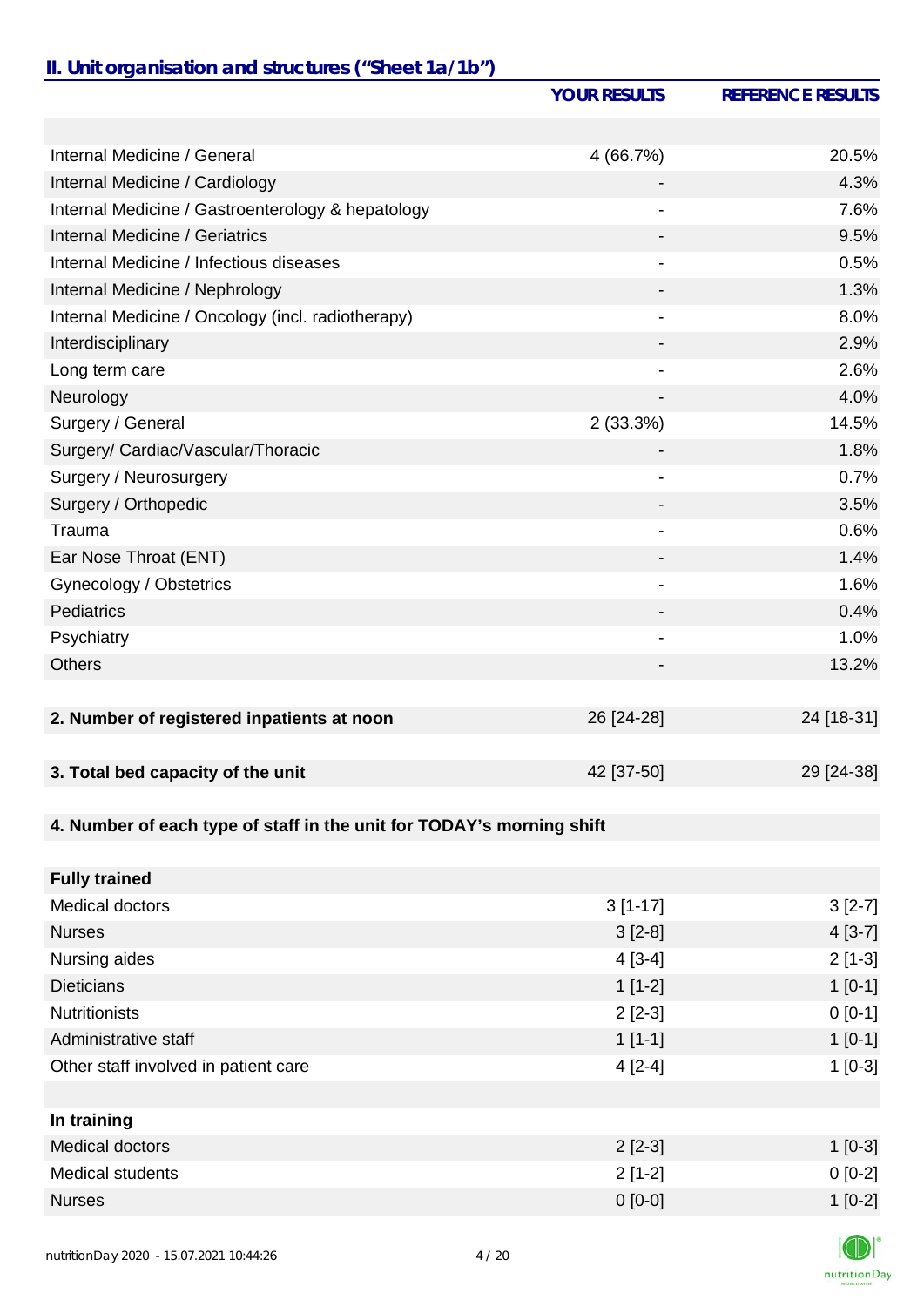| Nursing aides                                                                                       | $0 [0-0]$     | $0[0-1]$         |
|-----------------------------------------------------------------------------------------------------|---------------|------------------|
| <b>Dieticians</b>                                                                                   | $0 [0-0]$     | $0 [0-0]$        |
| <b>Nutritionists</b>                                                                                | $0 [0-0]$     | $0[0-0]$         |
| Other staff involved in patient care                                                                | $0$ [0-0]     | $0 [0-0]$        |
|                                                                                                     |               |                  |
| 5. Is there a nutrition support team in your hospital<br>available?                                 | 1 (16.7%) Yes | 936 (81.4%) Yes  |
| 6. Does the unit have a nutrition care strategy?                                                    | 4 (66.7%) Yes | 890 (77.4%) Yes  |
| 7. Is there a person in your unit responsible for                                                   | 6 (100%) Yes  | 831 (72.3%) Yes  |
| nutrition care?                                                                                     |               |                  |
| 8. Is there a dietician, nutritionist or dietetic assistant<br>available for your unit?             | 6 (100%) Yes  | 1155 (90.1%) Yes |
| 9. Is specific staff responsible for providing feeding<br>assistance to patients during meal times? | 3 (50.0%) Yes | 662 (57.6%) Yes  |
| 10. How do you MAINLY screen/monitor patients for<br>malnutrition?                                  |               |                  |
| At admission                                                                                        |               |                  |
| No routine screening                                                                                | 1 (16.7%) Yes | 101 (7.5%) Yes   |
| No fixed criteria                                                                                   |               | 13 (0.97%) Yes   |
| Experience / visual assessment only                                                                 |               | 85 (6.3%) Yes    |
| Weighing / BMI only                                                                                 | 2 (33.3%) Yes | 193 (14.3%) Yes  |
| <b>Nutritional Risk Screening (NRS) 2002</b>                                                        | 3 (50.0%) Yes | 455 (33.8%) Yes  |
| <b>Malnutrition Universal Screening Tool (MUST)</b>                                                 |               | 86 (6.4%) Yes    |
| Malnutrition Screening tool (MST)                                                                   |               | 94 (7.0%) Yes    |
| <b>SNAQ</b>                                                                                         |               | 27 (2.0%) Yes    |
| Other formal tool                                                                                   |               | 218 (16.2%) Yes  |
| I do not know                                                                                       |               | 10 (0.74%) Yes   |
| Missing                                                                                             |               | 64 (4.8%)        |
|                                                                                                     |               |                  |
| <b>During hospital stay</b>                                                                         |               |                  |
| No routine monitoring                                                                               | 1 (16.7%) Yes | 120 (8.9%) Yes   |
| No fixed criteria                                                                                   | 1 (16.7%) Yes | 101 (7.5%) Yes   |
| Experience / visual assessment only                                                                 |               | 212 (15.8%) Yes  |
| Weighing / BMI only                                                                                 | 3 (50.0%) Yes | 438 (32.5%) Yes  |
| Other formal tool                                                                                   | 1 (16.7%) Yes | 378 (28.1%) Yes  |
| I do not know                                                                                       |               | 33 (2.5%) Yes    |
| Missing                                                                                             |               | 64 (4.8%)        |
|                                                                                                     |               |                  |
| 11a. Do you routinely use guidelines or standards for<br>nutrition care?                            | 6 (100%) Yes  | 954 (85.2%) Yes  |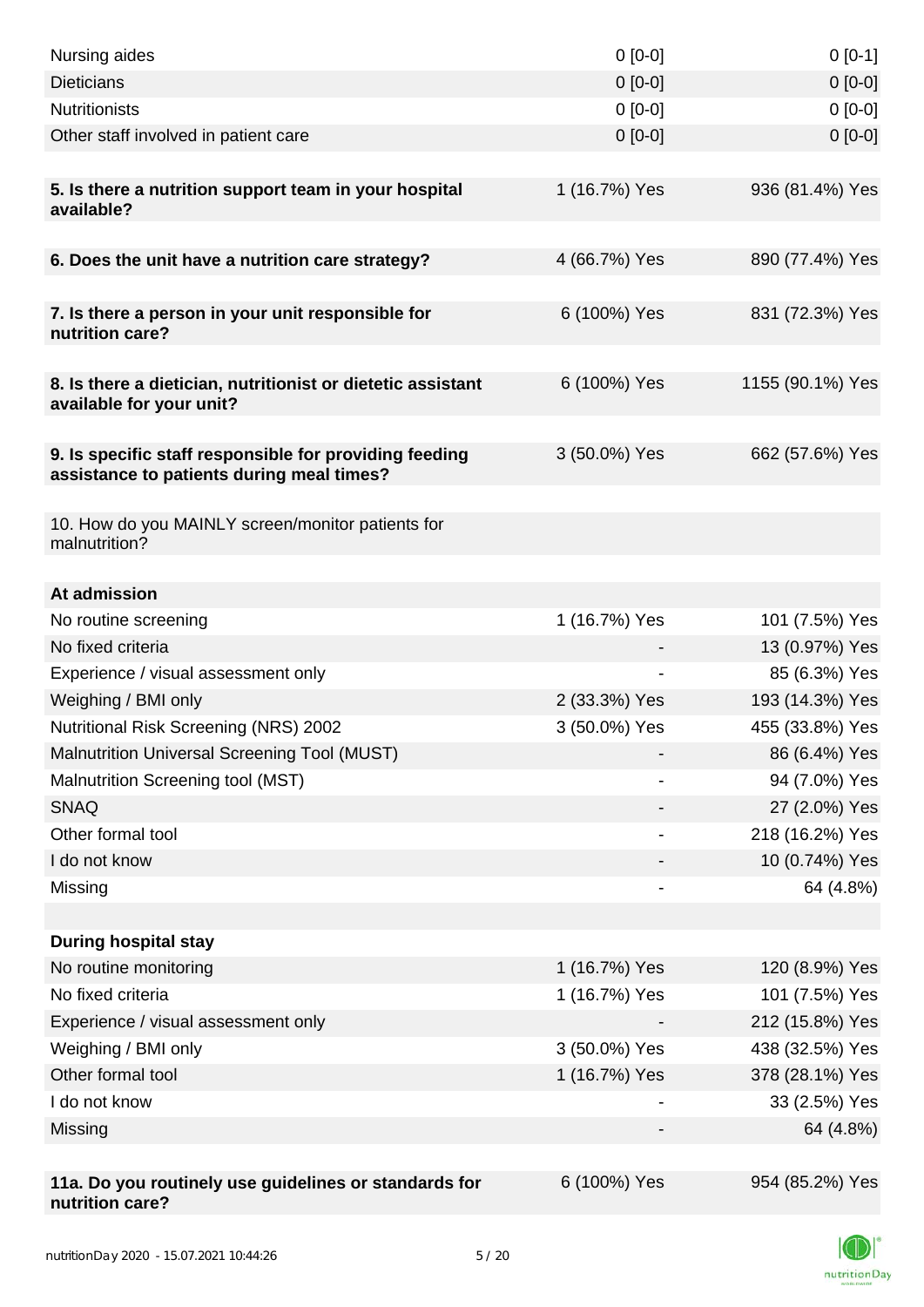| 4 (66.7%) Yes | 266 (27.9%) Yes |
|---------------|-----------------|
|               | 148 (15.5%) Yes |
| 2 (33.3%) Yes | 355 (37.2%) Yes |
|               | 58 (6.1%) Yes   |
|               | 111 (11.6%) Yes |
| -             | 8 (0.84%) Yes   |
|               | $8(0.84\%)$     |
|               |                 |

# **12. What is routinely done in your unit for given patient groups?**

| At risk                                                    |               |                 |
|------------------------------------------------------------|---------------|-----------------|
| Watchful waiting                                           | 1 (16.7%) Yes | 355 (26.4%) Yes |
| Discuss nutrition care activities during ward rounds       | 2 (33.3%) Yes | 572 (42.5%) Yes |
| Develop an individual nutrition care plan                  | 3 (50.0%) Yes | 675 (50.1%) Yes |
| Initiate treatment / nutrition intervention                | 3 (50.0%) Yes | 739 (54.9%) Yes |
| Consult a nutrition expert (dietician, nutritionist, etc.) | 3 (50.0%) Yes | 739 (54.9%) Yes |
| Consult a medical professional                             | 1 (16.7%) Yes | 472 (35.1%) Yes |
| Calculate energy requirements                              | 4 (66.7%) Yes | 593 (44.1%) Yes |
| Calculate protein requirements                             | 4 (66.7%) Yes | 574 (42.6%) Yes |
|                                                            |               |                 |
| <b>Malnourished</b>                                        |               |                 |
| Watchful waiting                                           | 1 (16.7%) Yes | 252 (18.7%) Yes |
| Discuss nutrition care activities during ward rounds       |               | 614 (45.6%) Yes |
| Develop an individual nutrition care plan                  | 3 (50.0%) Yes | 739 (54.9%) Yes |
| Initiate treatment / nutrition intervention                | 3 (50.0%) Yes | 797 (59.2%) Yes |
| Consult a nutrition expert (dietician, nutritionist, etc.) | 4 (66.7%) Yes | 729 (54.2%) Yes |
| Consult a medical professional                             | 1 (16.7%) Yes | 540 (40.1%) Yes |
| Calculate energy requirements                              | 4 (66.7%) Yes | 686 (51.0%) Yes |
| Calculate protein requirements                             | 4 (66.7%) Yes | 670 (49.8%) Yes |
|                                                            |               |                 |
| <b>Every patient</b>                                       |               |                 |
| Watchful waiting                                           | 6 (100%) Yes  | 668 (49.6%) Yes |
| Discuss nutrition care activities during ward rounds       | 1 (16.7%) Yes | 331 (24.6%) Yes |
| Develop an individual nutrition care plan                  | 1 (16.7%) Yes | 220 (16.3%) Yes |
| Initiate treatment / nutrition intervention                | 1 (16.7%) Yes | 173 (12.9%) Yes |
| Consult a nutrition expert (dietician, nutritionist, etc.) |               | 256 (19.0%) Yes |
| Consult a medical professional                             | 6 (100%) Yes  | 267 (19.8%) Yes |
| Calculate energy requirements                              |               | 166 (12.3%) Yes |
| Calculate protein requirements                             |               | 148 (11.0%) Yes |
|                                                            |               |                 |

### **Never**

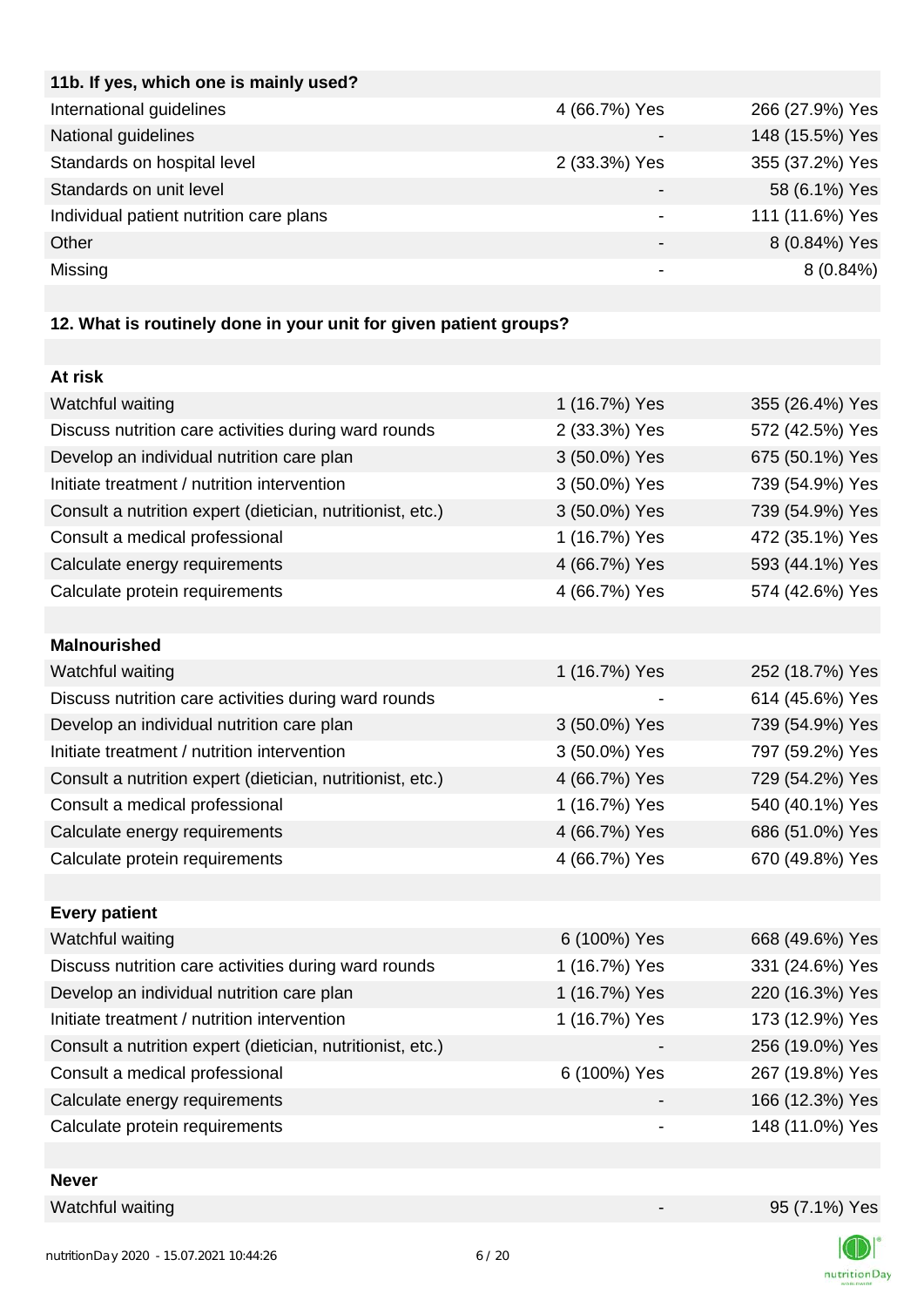| Discuss nutrition care activities during ward rounds               | 3 (50.0%) Yes            | 58 (4.3%) Yes    |
|--------------------------------------------------------------------|--------------------------|------------------|
| Develop an individual nutrition care plan                          |                          | 40 (3.0%) Yes    |
| Initiate treatment / nutrition intervention                        | $\overline{a}$           | 22 (1.6%) Yes    |
| Consult a nutrition expert (dietician, nutritionist, etc.)         |                          | 20 (1.5%) Yes    |
| Consult a medical professional                                     | $\overline{\phantom{a}}$ | 124 (9.2%) Yes   |
| Calculate energy requirements                                      |                          | 120 (8.9%) Yes   |
| Calculate protein requirements                                     |                          | 139 (10.3%) Yes  |
|                                                                    |                          |                  |
| I do not know                                                      |                          |                  |
| Watchful waiting                                                   |                          | 70 (5.2%) Yes    |
| Discuss nutrition care activities during ward rounds               |                          | 49 (3.6%) Yes    |
| Develop an individual nutrition care plan                          |                          | 43 (3.2%) Yes    |
| Initiate treatment / nutrition intervention                        | $\overline{\phantom{a}}$ | 37 (2.7%) Yes    |
| Consult a nutrition expert (dietician, nutritionist, etc.)         |                          | 39 (2.9%) Yes    |
| Consult a medical professional                                     |                          | 96 (7.1%) Yes    |
| Calculate energy requirements                                      |                          | 68 (5.1%) Yes    |
| Calculate protein requirements                                     |                          | 75 (5.6%) Yes    |
|                                                                    |                          |                  |
| 13. When do you routinely weigh your patients?                     |                          |                  |
| at admission                                                       | 3 (50.0%) Yes            | 878 (65.2%) Yes  |
| Within 24 hours                                                    | 1 (16.7%) Yes            | 203 (15.1%) Yes  |
| Within 48 hours                                                    |                          | 74 (5.5%) Yes    |
| Within 72 hours                                                    |                          | 32 (2.4%) Yes    |
| Every week                                                         |                          | 631 (46.9%) Yes  |
| Occasionally                                                       | 2 (33.3%) Yes            | 153 (11.4%) Yes  |
| When requested                                                     | 3 (50.0%) Yes            | 707 (52.5%) Yes  |
| At discharge                                                       |                          | 65 (4.8%) Yes    |
| Never                                                              |                          | 12 (0.89%) Yes   |
| I do not know                                                      | $\overline{\phantom{a}}$ | 8 (0.59%) Yes    |
| No answer given                                                    |                          | 64 (4.8%)        |
|                                                                    |                          |                  |
| 14. What do you do to support adequate food intake of patients?    |                          |                  |
| Offer additional meals or in between snacks                        | 4 (66.7%) Yes            | 1043 (77.5%) Yes |
| Offer meal choices                                                 | 1 (16.7%) Yes            | 989 (73.5%) Yes  |
| Offer different portion sizes                                      | 1 (16.7%) Yes            | 900 (66.9%) Yes  |
| Consider food presentation                                         | 1 (16.7%) Yes            | 460 (34.2%) Yes  |
| Change food texture/consistency as needed                          | 6 (100%) Yes             | 1106 (82.2%) Yes |
| Consider patient problems with eating and drinking                 | 6 (100%) Yes             | 1111 (82.5%) Yes |
| Ensure that mealtimes are undisturbed/protected<br>mealtime policy |                          | 399 (29.6%) Yes  |
| Promote positive eating environment                                | 1 (16.7%) Yes            | 493 (36.6%) Yes  |
| Consider cultural/religious preferences                            | 3 (50.0%) Yes            | 999 (74.2%) Yes  |
| Consider patient allergies / intolerances                          | 4 (66.7%) Yes            | 1163 (86.4%) Yes |
| Other                                                              |                          | 101 (7.5%) Yes   |
|                                                                    |                          |                  |

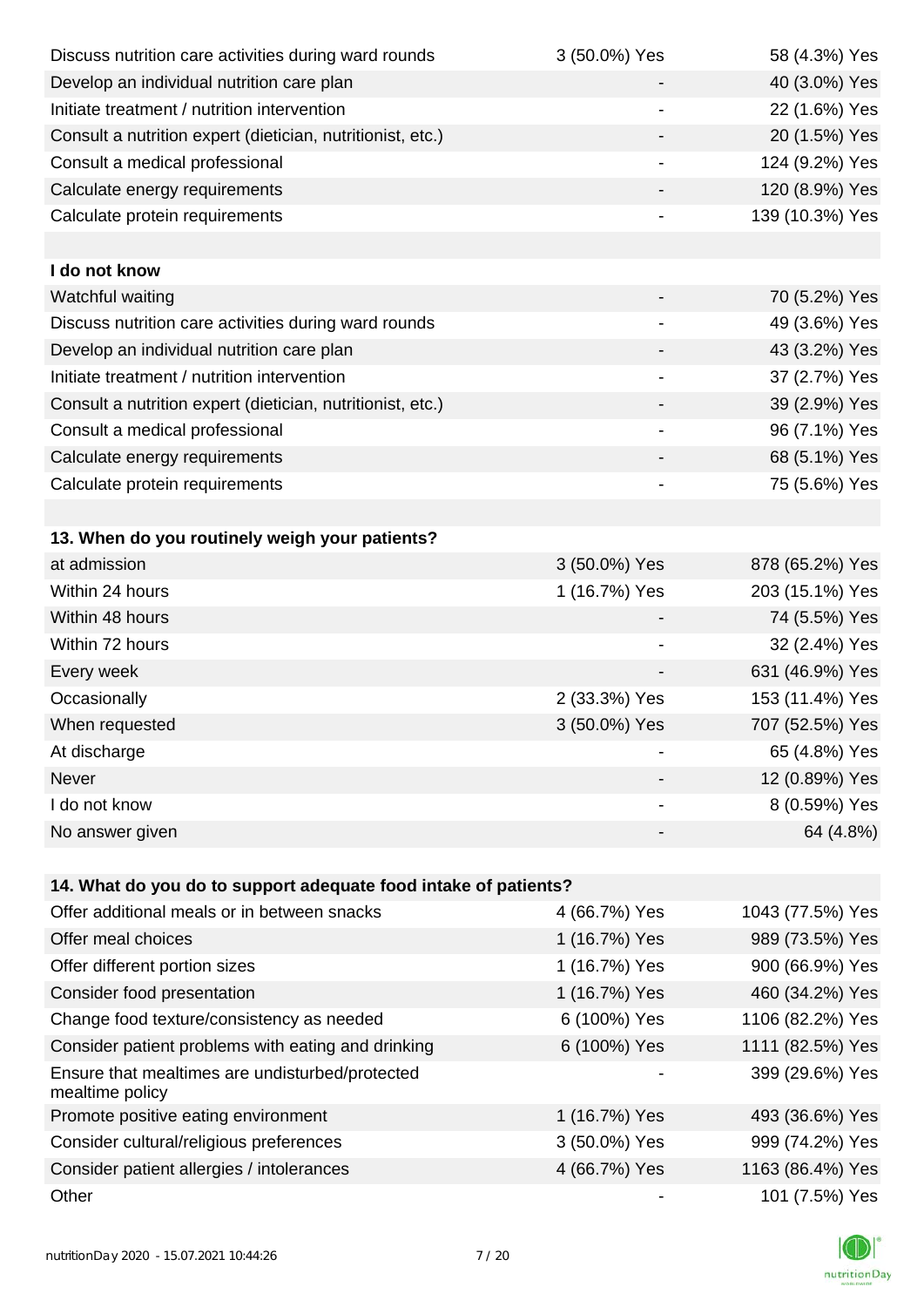| I do not know                                                                        |               | 23 (1.7%) Yes   |
|--------------------------------------------------------------------------------------|---------------|-----------------|
| No answer given                                                                      |               | 64 (4.8%)       |
|                                                                                      |               |                 |
| 15. Which nutrition-related standards or routine activities exist in your unit?      |               |                 |
| Nutrition training is available                                                      | 3 (50.0%) Yes | 772 (57.4%) Yes |
| Reporting of nutrition related information to hospital<br>managers                   | 2 (33.3%) Yes | 544 (40.4%) Yes |
| Quality indicators are recorded and reported to national<br>or regional level        | 2 (33.3%) Yes | 422 (31.4%) Yes |
| Quality indicators are used for internal benchmarking                                | -             | 494 (36.7%) Yes |
| Patient feedback about food and food service is collected<br>using a questionnaire   | 3 (50.0%) Yes | 805 (59.8%) Yes |
| None                                                                                 |               | 38 (2.8%) Yes   |
| I do not know                                                                        |               | 59 (4.4%) Yes   |
| No answer given                                                                      |               | 196 (14.6%)     |
|                                                                                      |               |                 |
| 16. At admission what is asked and documented?                                       |               |                 |
| Change in weight                                                                     | 3 (50.0%) Yes | 985 (73.2%) Yes |
| Eating habits/difficulties                                                           | 2 (33.3%) Yes | 932 (69.2%) Yes |
| Nutrition before admission                                                           | 3 (50.0%) Yes | 746 (55.4%) Yes |
| None                                                                                 |               | 20 (1.5%) Yes   |
| I do not know                                                                        |               | 39 (2.9%) Yes   |
| No answer given                                                                      |               | 196 (14.6%)     |
|                                                                                      |               |                 |
|                                                                                      |               |                 |
| 17. On what forms is there a specific part about eating, nutrition or malnutrition?  |               |                 |
|                                                                                      |               |                 |
| a. Patient Record has a section for                                                  |               |                 |
| indicating if the patient is malnourished or at risk of<br>malnutrition              | 4 (66.7%) Yes | 965 (71.7%) Yes |
| nutrition treatment                                                                  | 5 (83.3%) Yes | 759 (56.4%) Yes |
| None                                                                                 |               | 53 (3.9%) Yes   |
| I do not know                                                                        |               | 40 (3.0%) Yes   |
|                                                                                      |               |                 |
| b. Discharge Letter                                                                  |               |                 |
| summarizes nutrition treatment received during stay                                  | 3 (50.0%) Yes | 573 (42.6%) Yes |
| makes future nutrition-related recommendations                                       | 3 (50.0%) Yes | 775 (57.6%) Yes |
| None                                                                                 |               | 112 (8.3%) Yes  |
| I do not know                                                                        |               | 136 (10.1%) Yes |
|                                                                                      |               |                 |
| 18. Do you provide brochures about malnutrition to<br>at risk/malnourished patients? | 2 (33.3%) Yes | 475 (44.9%) Yes |
|                                                                                      |               |                 |
| 19. Who filled in this sheet?                                                        |               |                 |
| <b>Head staff</b>                                                                    | 2 (33.3%) Yes | 369 (27.4%) Yes |
| Dietician                                                                            | 4 (66.7%) Yes | 641 (47.6%) Yes |
| <b>Nurse</b>                                                                         | 2 (33.3%) Yes | 339 (25.2%) Yes |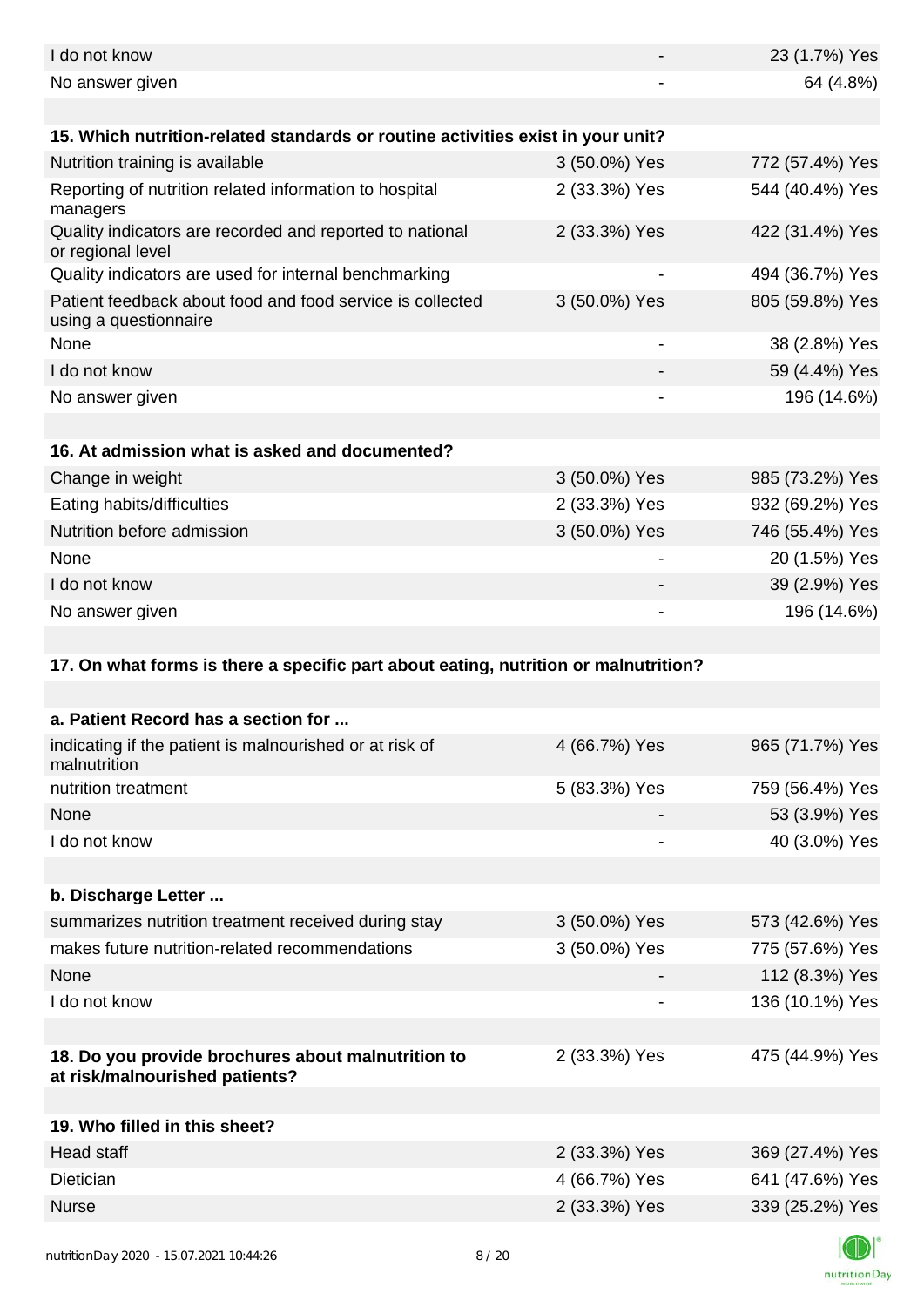| Physician            | 3 (50.0%) Yes            | 140 (10.4%) Yes |
|----------------------|--------------------------|-----------------|
| Administrative staff |                          | 22 (1.6%) Yes   |
| Other                | 2 (33.3%) Yes            | 87 (6.5%) Yes   |
| None                 | ۰                        |                 |
| I do not know        | $\overline{\phantom{0}}$ | 16 (1.2%) Yes   |

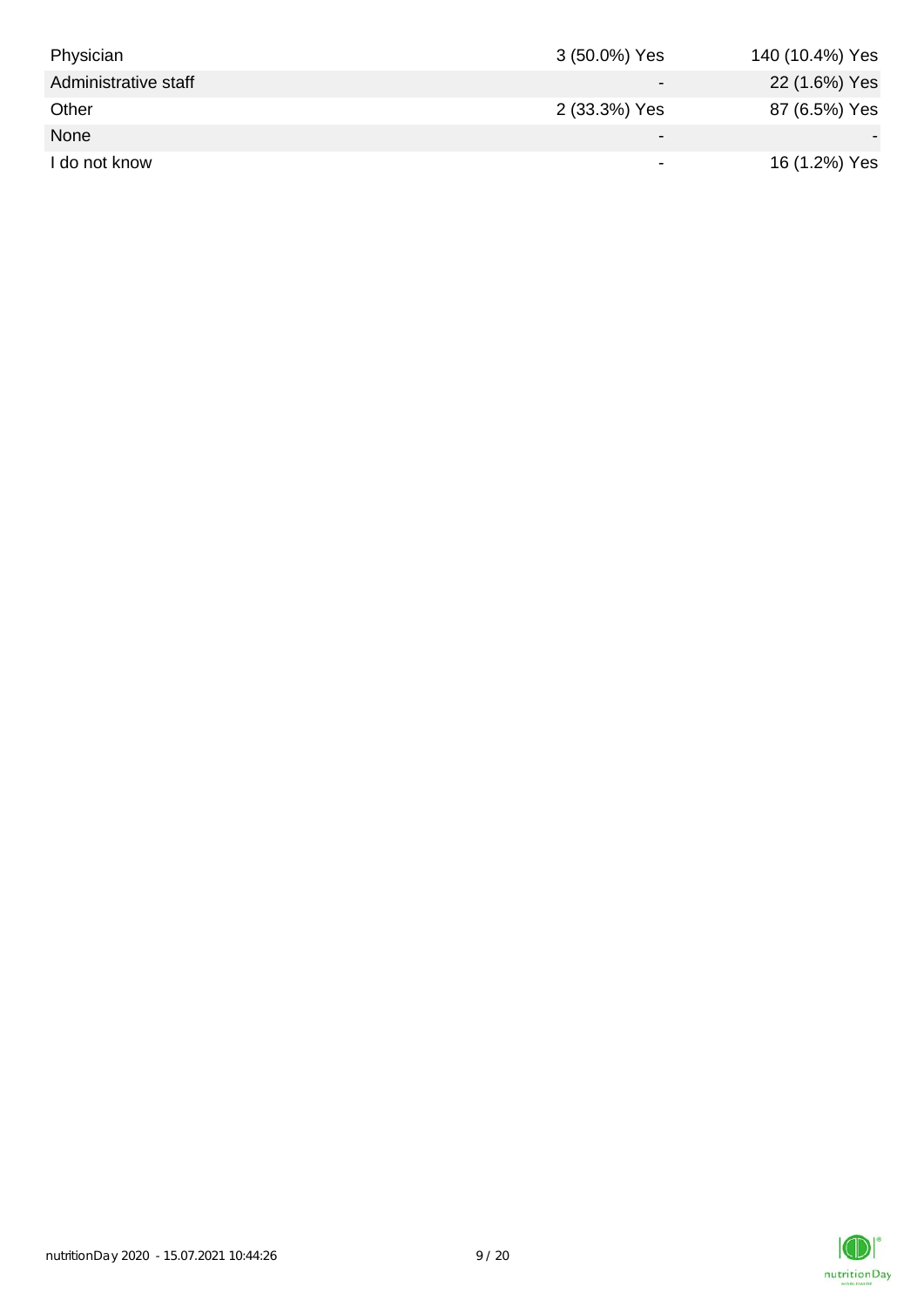|                                                                                         | <b>YOUR RESULTS</b>      | <b>REFERENCE RESULTS</b> |
|-----------------------------------------------------------------------------------------|--------------------------|--------------------------|
|                                                                                         |                          |                          |
| Total                                                                                   | 165                      | 24938                    |
| Age                                                                                     | 53 [37-69]               | 67 [52-79]               |
| Female                                                                                  | 77 (46.7%)               | 12350 (49.5%)            |
| Weight                                                                                  | $63.6 \pm 16.3$          | 70.6±18.8                |
| Height                                                                                  | $160 + 9$                | $166 + 10$               |
| <b>BMI</b>                                                                              | $24.9 + 5.6$             | $25.6 + 5.9$             |
|                                                                                         |                          |                          |
| 1. This hospital admission was                                                          |                          |                          |
| planned                                                                                 | 19 (11.5%)               | 8897 (35.7%)             |
| an emergency                                                                            | 146 (88.5%)              | 14095 (56.5%)            |
| I do not know                                                                           |                          | 1946 (7.8%)              |
| No answer given                                                                         |                          |                          |
|                                                                                         |                          |                          |
| 2a. Diagnosis at admission                                                              |                          |                          |
| 0100 Infectious and parasitic diseases                                                  | 13 (7.9%)                | 2401 (9.6%)              |
| 0200 Neoplasms                                                                          | 37 (22.4%)               | 4540 (18.2%)             |
| 0300 Blood and bloodforming organs and the immune<br>mechanism                          | 8(4.8%)                  | 1745 (7.0%)              |
| 0400 Endocrine, nutritional and metabolic diseases                                      | 30 (18.2%)               | 3135 (12.6%)             |
| 0500 Mental health                                                                      |                          | 1229 (4.9%)              |
| 0600 Nervous system                                                                     | 10 (6.1%)                | 2384 (9.6%)              |
| 0700 Eye and adnexa                                                                     |                          | 314 (1.3%)               |
| 0800 Ear and mastoid process                                                            |                          | 143 (0.57%)              |
| 0900 Circulatory system                                                                 | 17 (10.3%)               | 5456 (21.9%)             |
| 1000 Respiratory system                                                                 | 6(3.6%)                  | 3828 (15.4%)             |
| 1100 Digestive system                                                                   | 20 (12.1%)               | 6160 (24.7%)             |
| 1200 Skin and subcutaneous tissue                                                       | 13 (7.9%)                | 1185 (4.8%)              |
| 1300 Musculoskeletal system and connective tissue                                       | 14 (8.5%)                | 4086 (16.4%)             |
| 1400 Genitourinary system                                                               | 15 (9.1%)                | 2781 (11.2%)             |
| 1500 Pregnancy, childbirth and the puerperium                                           |                          | 294 (1.2%)               |
| 1600 Conditions originating in the perinatal period                                     |                          | 55 (0.22%)               |
| 1700 Congenital/chromosomal abnormalities                                               |                          | 57 (0.23%)               |
| 1800 Symptoms, signs, abnormal clinical/lab findings                                    | $5(3.0\%)$               | 1374 (5.5%)              |
| 1900 Injury, poisoning                                                                  | 6(3.6%)                  | 699 (2.8%)               |
| 2000 External causes of morbidity and mortality (e.g.<br>transport accidents, assaults) | 9(5.5%)                  | 760 (3.0%)               |
| 2100 Factors influencing health status and contact with<br>health services              | $\overline{\phantom{a}}$ | 967 (3.9%)               |
| No answer given                                                                         |                          |                          |

## **3. Which conditions/comorbidities does this patient have?**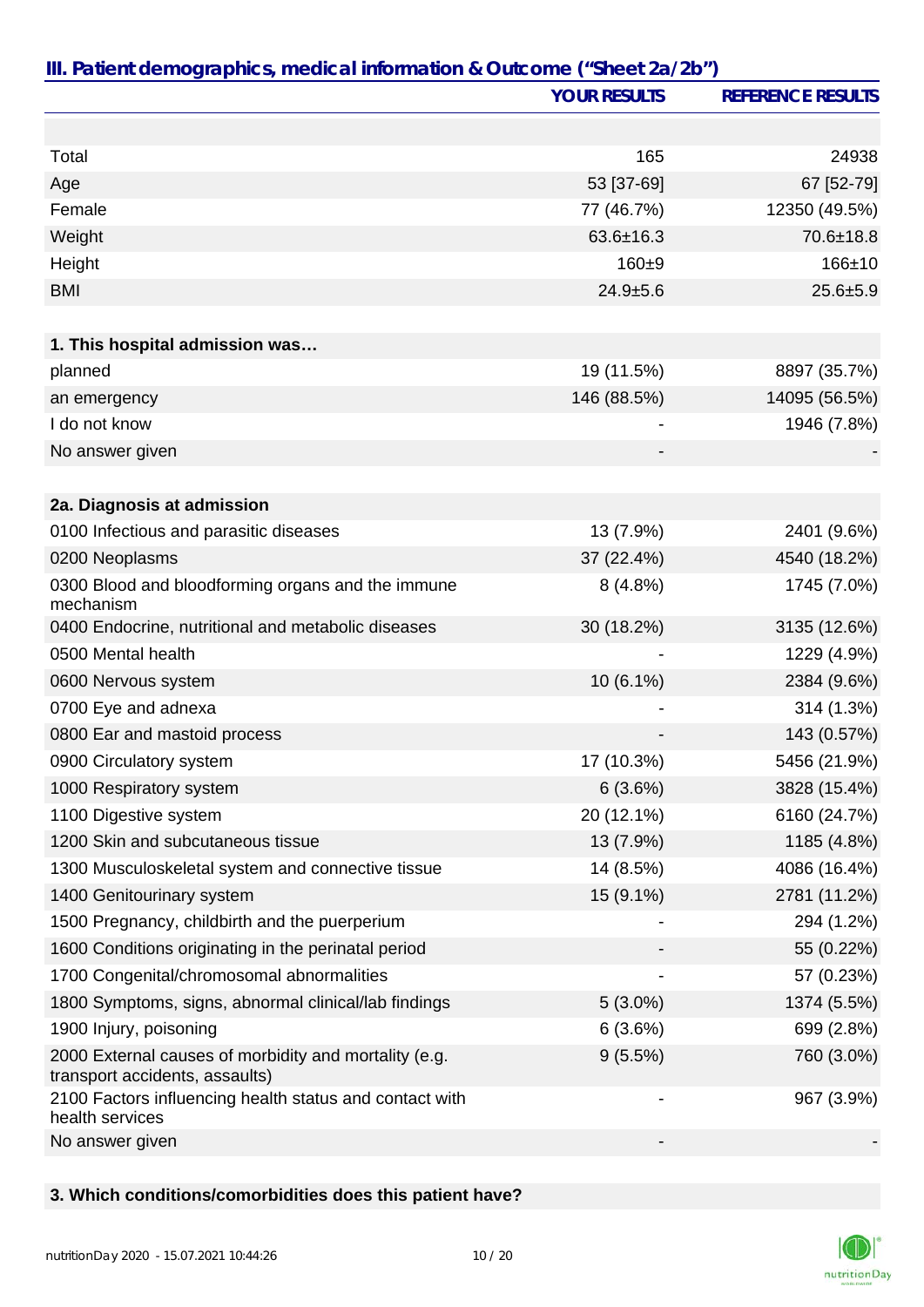| Cardiac insufficiency                                         | 13 (8.0%)   | 4815 (20.0%)  |
|---------------------------------------------------------------|-------------|---------------|
| Myocardial infarction                                         | $3(1.9\%)$  | 1295 (5.4%)   |
| Chronic lung disease                                          | $3(1.8\%)$  | 3095 (12.9%)  |
| Cerebral vascular disease                                     | $5(3.1\%)$  | 2104 (8.8%)   |
| Peripheral vascular disease                                   | 2(1.2%)     | 2576 (10.7%)  |
| Chronic liver disease                                         | 8(4.9%)     | 1387 (5.8%)   |
| Chronic kidney disease                                        | 20 (12.2%)  | 2780 (11.6%)  |
| <b>Diabetes</b>                                               | 45 (27.3%)  | 5493 (22.8%)  |
| Cancer                                                        | 18 (11.3%)  | 5291 (22.0%)  |
| Infection                                                     | 31 (19.0%)  | 3401 (14.2%)  |
| Dementia                                                      |             | 1201 (5.0%)   |
| Major depressive disorder                                     |             | 1146 (4.8%)   |
| Other chronic mental disorder                                 |             | 1129 (4.7%)   |
| Other chronic disease                                         | 33 (20.4%)  | 6182 (25.7%)  |
| None                                                          | 51 (30.9%)  | 4918 (19.7%)  |
|                                                               |             |               |
| 4a. Previous operation during this hospital stay              |             |               |
| Yes, planned                                                  | 14 (8.5%)   | 4588 (18.4%)  |
| Yes, acute                                                    | 10 (6.1%)   | 1540 (6.2%)   |
| <b>No</b>                                                     | 137 (83.0%) | 15619 (62.6%) |
| I do not know                                                 | 1(0.61%)    | 235 (0.94%)   |
| Missing                                                       | 3(1.8%)     | 2956 (11.9%)  |
|                                                               |             |               |
| Days since operation                                          | $2[0-20]$   | 4 [1-13]      |
|                                                               |             |               |
| 4b. Planned operation during this hospital stay               |             |               |
| Yes, today or tomorrow                                        | 44 (26.7%)  | 1928 (7.7%)   |
| Yes, later                                                    | 35 (21.2%)  | 1364 (5.5%)   |
| No                                                            | 82 (49.7%)  | 17466 (70.0%) |
| I do not know                                                 | $2(1.2\%)$  | 777 (3.1%)    |
| Missing                                                       | 2(1.2%)     | 3403 (13.6%)  |
|                                                               |             |               |
| 5. Previous ICU admission during this hospital stay?<br>(Yes) | 8(4.8%)     | 2367 (10.6%)  |
|                                                               |             |               |
| 6. Is this patient terminally ill?                            | 28 (17.0%)  | 1518 (6.1%)   |
|                                                               |             |               |
| 7. Fluid status                                               |             |               |
| Normal                                                        | 138 (83.6%) | 19053 (76.4%) |
| Overloaded                                                    | 4(2.4%)     | 1296 (5.2%)   |
| Dehydrated                                                    | 20 (12.1%)  | 1231 (4.9%)   |
| I do not know                                                 | 3(1.8%)     | 3358 (13.5%)  |
| Missing                                                       |             |               |

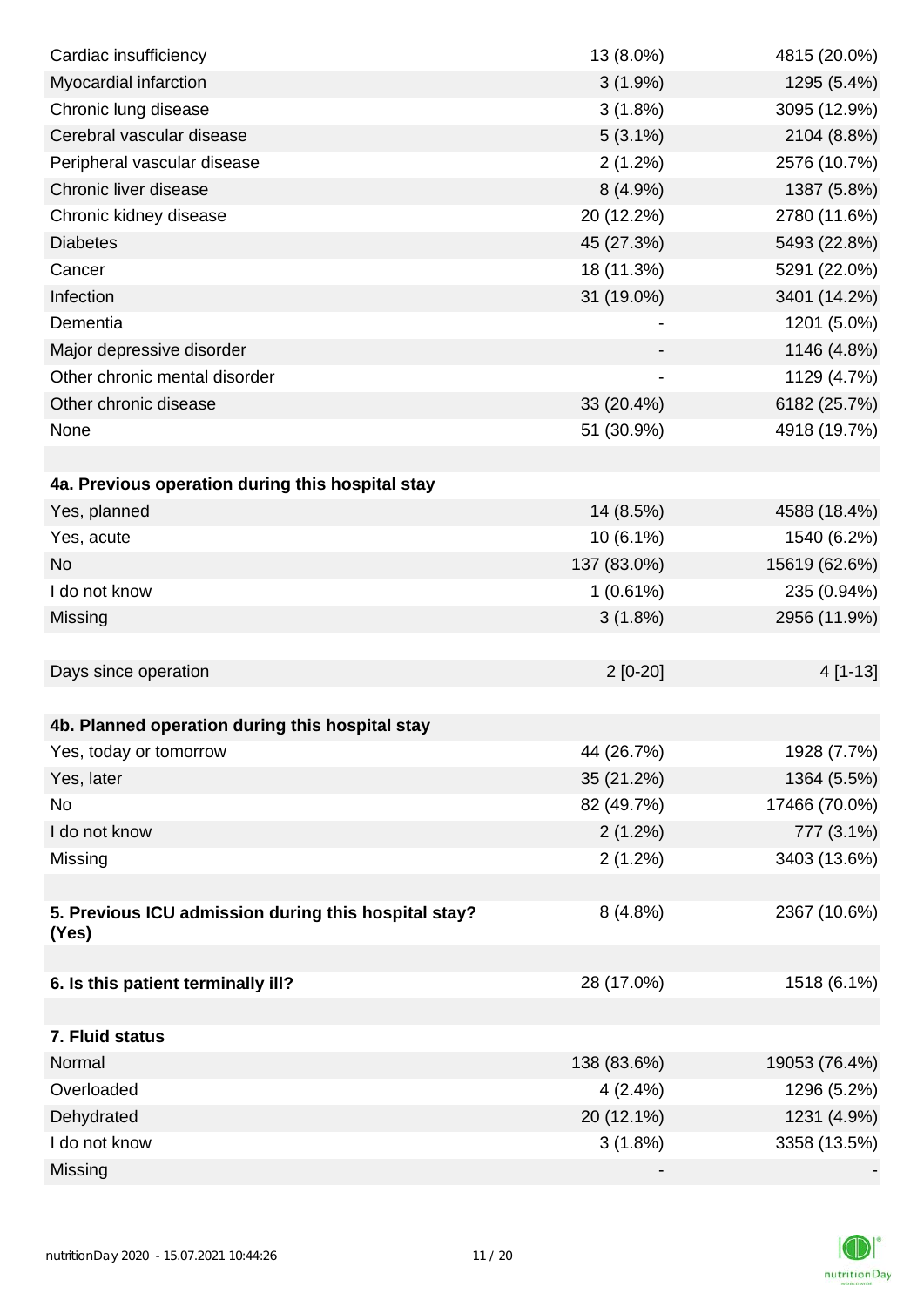| 8. Number of different medications planned                                               |             |               |
|------------------------------------------------------------------------------------------|-------------|---------------|
| Oral                                                                                     | $3[1-4]$    | $5[2-8]$      |
| Other                                                                                    | $2[1-4]$    | $2[1-4]$      |
|                                                                                          |             |               |
| 9. Was this patient identified as malnourished or at risk of malnutrition?               |             |               |
| Malnourished                                                                             | 20 (12.1%)  | 3162 (12.7%)  |
| At risk                                                                                  | 28 (17.0%)  | 4616 (18.5%)  |
| <b>No</b>                                                                                | 93 (56.4%)  | 15318 (61.4%) |
| I do not know                                                                            | 24 (14.5%)  | 1842 (7.4%)   |
| Missing                                                                                  |             |               |
|                                                                                          |             |               |
| 10. IV Fluids                                                                            |             |               |
| Electrolyte solution (NaCl, Ringers lactate, etc)                                        | 71 (43.0%)  | 8176 (32.8%)  |
| 5% Glucose solution                                                                      | 11 (6.7%)   | 2128 (8.5%)   |
|                                                                                          |             |               |
| 11. Number of ONS drinks planned                                                         | $0[0-2]$    | $0[0-0]$      |
|                                                                                          |             |               |
| 12. Nutrition intake                                                                     |             |               |
| Regular hospital food                                                                    | 101 (61.2%) | 15131 (60.7%) |
| Fortified/enriched hospital food                                                         | 10 (6.1%)   | 3290 (13.2%)  |
| Protein/energy supplement (e.g. ONS drinks)                                              | 41 (24.8%)  | 4070 (16.3%)  |
| <b>Enteral nutrition</b>                                                                 | $5(3.0\%)$  | 1106 (4.4%)   |
| Parenteral nutrition                                                                     | $1(0.61\%)$ | 1022 (4.1%)   |
| Special diet                                                                             | 48 (29.1%)  | 7501 (30.1%)  |
| None                                                                                     | 7(4.2%)     | 982 (3.9%)    |
|                                                                                          |             |               |
| 13a. All lines and Tubes                                                                 |             |               |
| <b>Central Venous</b>                                                                    | $3(1.8\%)$  | 2136 (9.6%)   |
| Peripheral venous access                                                                 | 112 (67.9%) | 11129 (49.9%) |
| Nasogastric                                                                              | 2(1.2%)     | 528 (2.4%)    |
| Nasojejunal                                                                              |             | 115 (0.52%)   |
| Nasoduadenal                                                                             |             | 82 (0.37%)    |
| Enterostoma                                                                              |             | 100 (0.45%)   |
| Percutaneous endoscopy/surgical gastrostomy                                              | 1(0.61%)    | 216 (0.97%)   |
| Percutaneous endoscopy/surgical jejunostomy                                              |             | 91 (0.41%)    |
| None                                                                                     | 50 (30.3%)  | 11685 (46.9%) |
|                                                                                          |             |               |
| 13b. Were there complications with nutrition related lines<br>and tubes since admission? |             |               |
| Yes, previously                                                                          |             | 352 (1.4%)    |
| Yes, ongoing                                                                             |             | 210 (0.84%)   |
| <b>No</b>                                                                                | 144 (87.3%) | 18650 (74.8%) |
| I do not know                                                                            | 16 (9.7%)   | 2030 (8.1%)   |
| Missing                                                                                  | $5(3.0\%)$  | 3696 (14.8%)  |

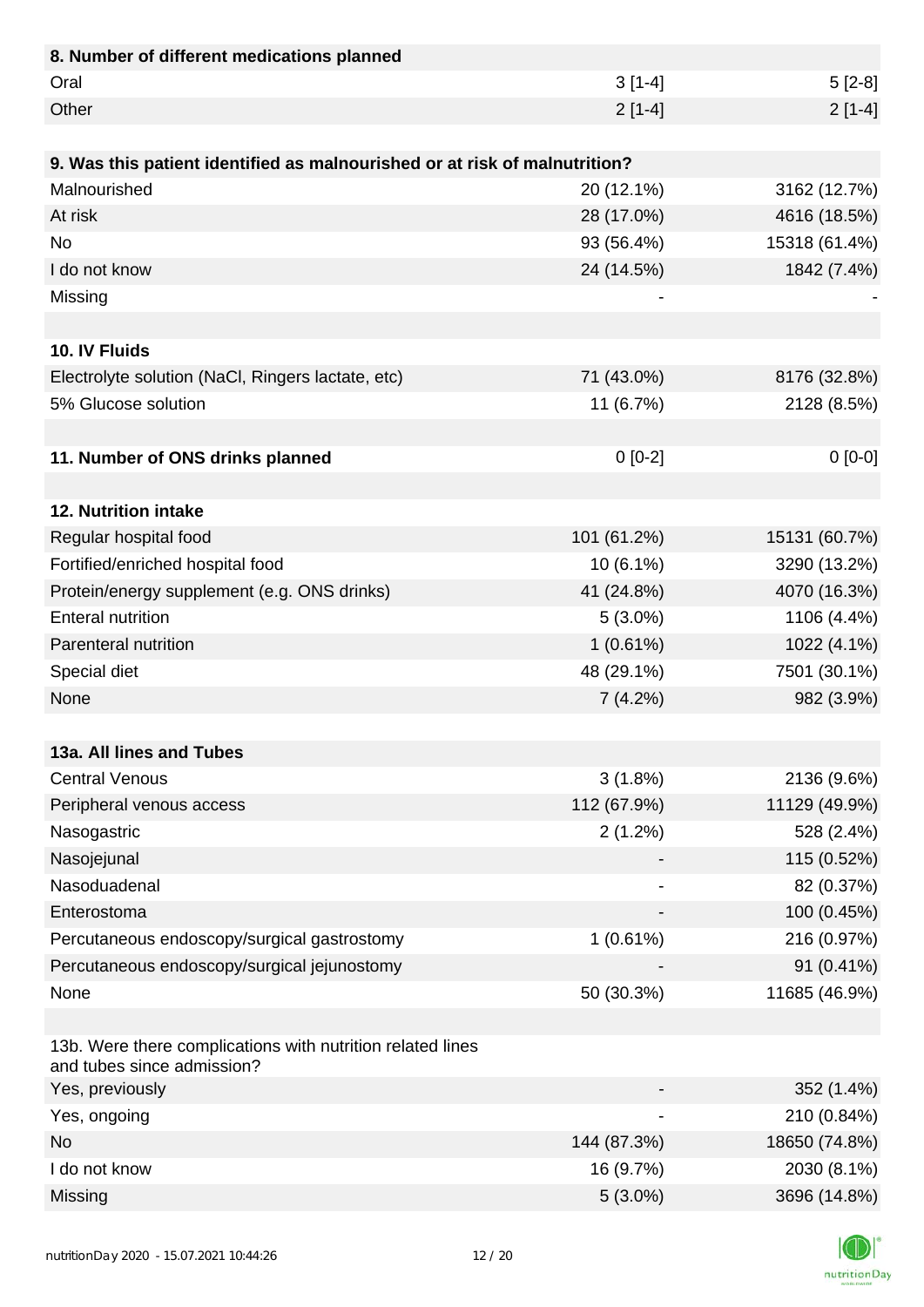| 14. Please indicate if any of the following was done for this patient since admission |             |               |
|---------------------------------------------------------------------------------------|-------------|---------------|
| Energy requirements were determined                                                   | 35 (21.2%)  | 8591 (38.5%)  |
| Protein requirements were determined                                                  | 35 (21.2%)  | 7723 (34.6%)  |
| Food/Nutrition intake was recorded in the patient record                              | 23 (13.9%)  | 9521 (42.7%)  |
| Nutrition treatment plan was developed                                                | 35 (21.2%)  | 8177 (36.6%)  |
| Nutrition expert was consulted                                                        | 34 (20.6%)  | 8667 (38.8%)  |
| Malnutrition status is recorded in the patient record                                 | 33 (20.0%)  | 7448 (33.4%)  |
| None                                                                                  |             |               |
|                                                                                       |             |               |
| 15a. Energy goal                                                                      |             |               |
| $< 500$ kcal                                                                          |             | 783 (3.1%)    |
| 500-999 kcal                                                                          | 1(0.61%)    | 194 (0.78%)   |
| 1000-1499 kcal                                                                        | 41 (24.8%)  | 1956 (7.8%)   |
| 1500-1999 kcal                                                                        | 34 (20.6%)  | 7632 (30.6%)  |
| >=2000 kcal                                                                           | $5(3.0\%)$  | 2380 (9.5%)   |
| Not determined                                                                        | 84 (50.9%)  | 7419 (29.7%)  |
| I do not know                                                                         |             | 1959 (7.9%)   |
| Missing                                                                               |             | 2615 (10.5%)  |
|                                                                                       |             |               |
| 15b. Energy intake                                                                    |             |               |
| $< 500$ kcal                                                                          | 8(4.8%)     | 1316 (5.3%)   |
| 500-999 kcal                                                                          | 14 (8.5%)   | 938 (3.8%)    |
| 1000-1499 kcal                                                                        | 53 (32.1%)  | 2996 (12.0%)  |
| 1500-1999 kcal                                                                        | 21 (12.7%)  | 5568 (22.3%)  |
| >=2000 kcal                                                                           | $1(0.61\%)$ | 1218 (4.9%)   |
| Not determined                                                                        | 67 (40.6%)  | 7394 (29.6%)  |
| I do not know                                                                         | $1(0.61\%)$ | 2893 (11.6%)  |
| Missing                                                                               |             | 2615 (10.5%)  |
|                                                                                       |             |               |
| 16. Since admission, this patient's health status has                                 |             |               |
| Improved                                                                              | 77 (46.7%)  | 11443 (45.9%) |
| Deteriorated                                                                          | 20 (12.1%)  | 1219 (4.9%)   |
| Remained the same                                                                     | 33 (20.0%)  | 6079 (24.4%)  |
| This patient has just been admitted                                                   | 24 (14.5%)  | 1466 (5.9%)   |
| I do not know                                                                         | 11 (6.7%)   | 2116 (8.5%)   |
| Missing                                                                               |             | 2615 (10.5%)  |
|                                                                                       |             |               |
| Length of hospital stay (days)                                                        | 23 [14-31]  | 12 [6-23]     |
|                                                                                       |             |               |
| <b>Outcome Code</b>                                                                   |             |               |
| 1= Still in the hospital                                                              | 26 (15.8%)  | 2515 (10.1%)  |
| 2= Transferred to another hospital                                                    | $8(4.8\%)$  | 534 (2.1%)    |
| 3= Transferred to long term care                                                      | $4(2.4\%)$  | 1049 (4.2%)   |
|                                                                                       |             |               |

K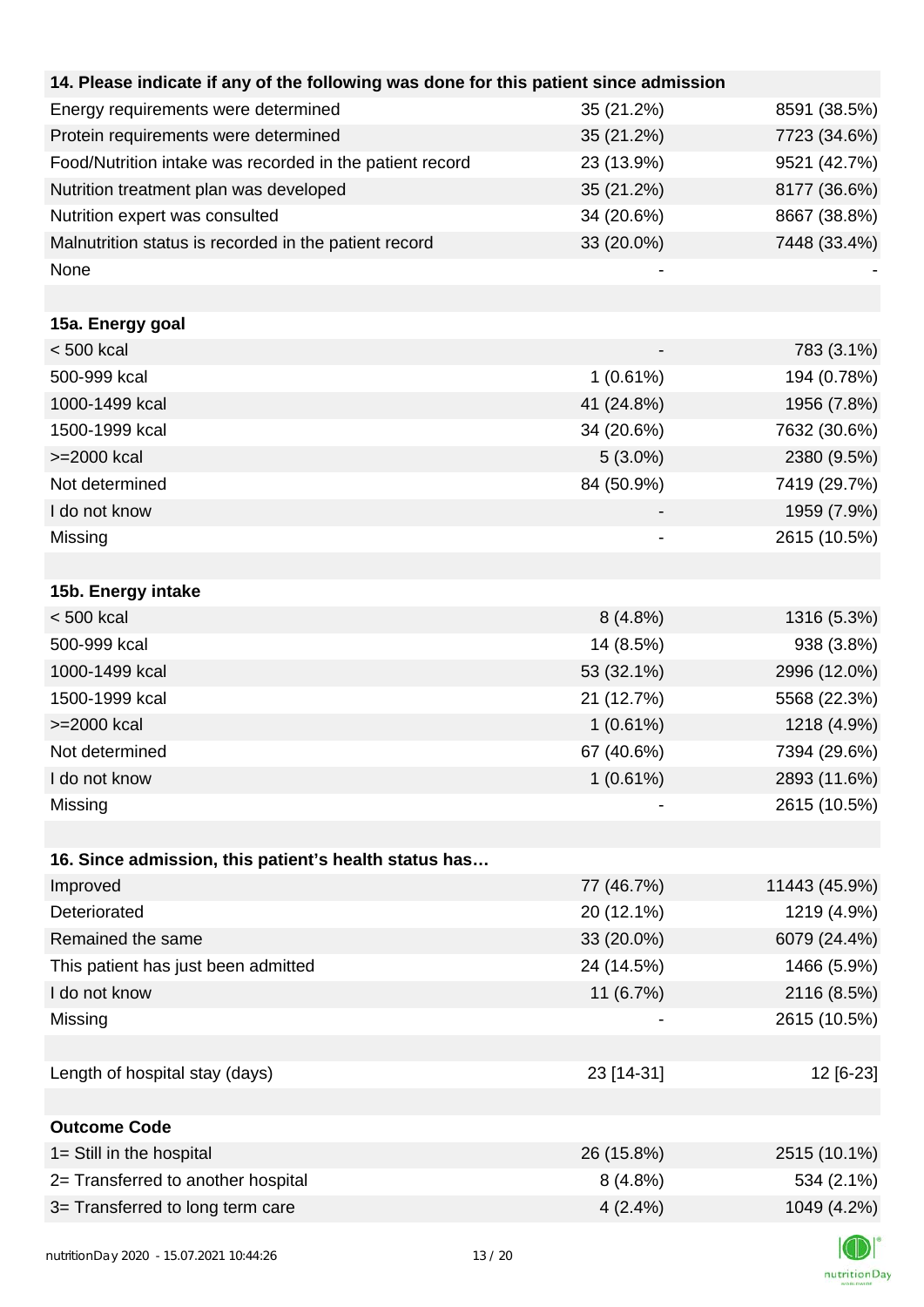| 4= Rehabilitation                    | $4(2.4\%)$  | 871 (3.5%)    |
|--------------------------------------|-------------|---------------|
| 5= Discharged home                   | 84 (50.9%)  | 18594 (74.6%) |
| $6 = Death$                          | $10(6.1\%)$ | 785 (3.1%)    |
| $7 = Others$                         | $4(2.4\%)$  | 410 (1.6%)    |
| Missing                              | 25 (15.2%)  | 180 (0.72%)   |
|                                      |             |               |
| <b>Readmitted since ND</b>           |             |               |
| $1 = No$                             | 89 (80.9%)  | 16760 (76.8%) |
| 2= Yes, same hospital planned        | 5(4.5%)     | 1458 (6.7%)   |
| 3= Yes, same hospital unplanned      | $4(3.6\%)$  | 1363 (6.2%)   |
| 4= Yes, different hospital planned   |             | 114 (0.52%)   |
| 5= Yes, different hospital unplanned |             | 114 (0.52%)   |
| 6= Unknown                           |             | 481 (2.2%)    |
| Missing                              | 12 (10.9%)  | 1471 (6.7%)   |

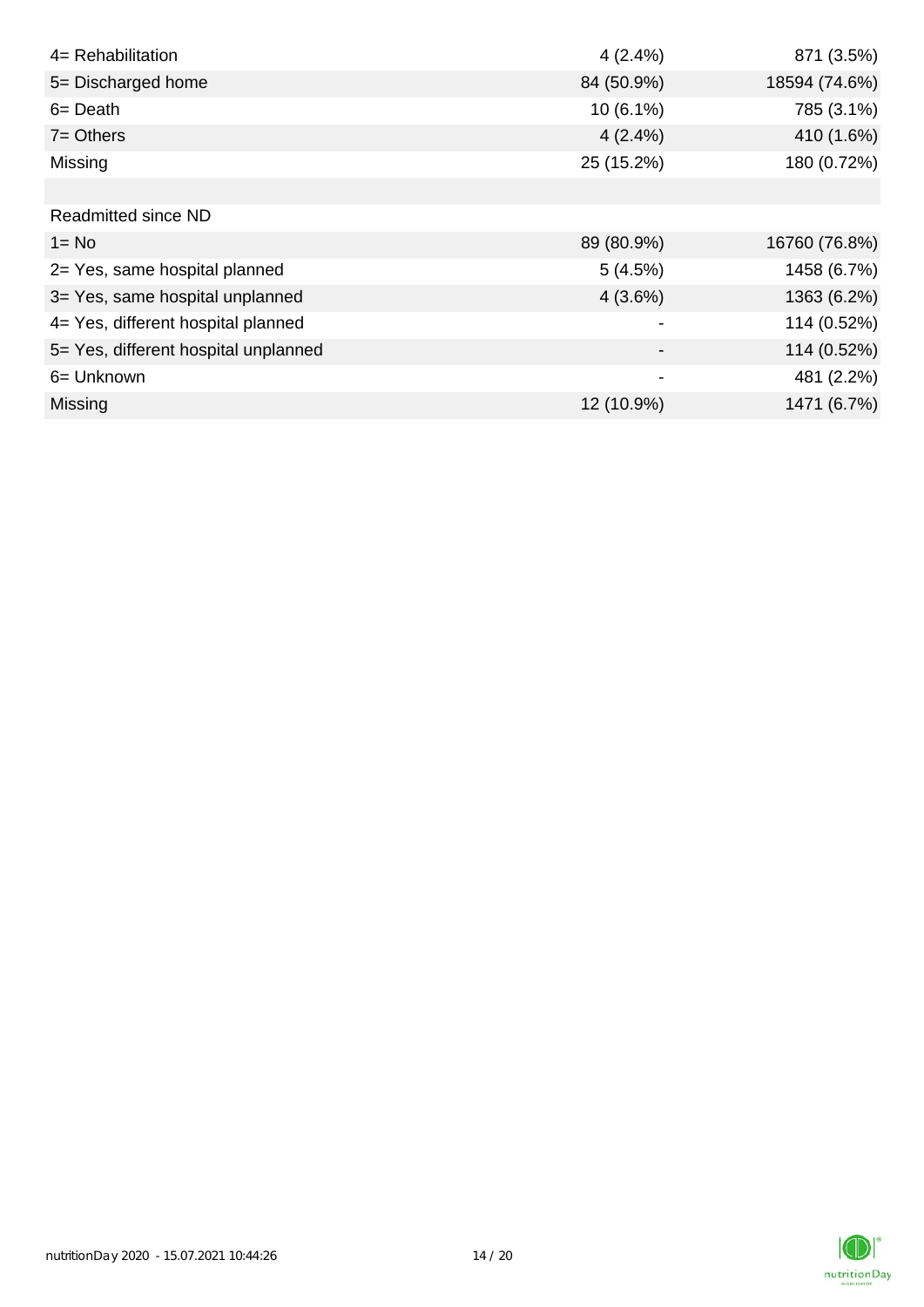|                                                                                   | <b>YOUR RESULTS</b> | <b>REFERENCE RESULTS</b> |
|-----------------------------------------------------------------------------------|---------------------|--------------------------|
|                                                                                   |                     |                          |
| 1. What are your typical dietary habits?                                          |                     |                          |
| No special dietary habits                                                         | 104 (63.8%)         | 15402 (63.5%)            |
| I am vegetarian                                                                   |                     | 445 (1.8%)               |
| I adhee to a vegan diet                                                           | $1(0.61\%)$         | 160 (0.66%)              |
| I eat gluten-free diet                                                            |                     | 204 (0.84%)              |
| I avoid added sugars                                                              | 30 (18.4%)          | 3626 (14.9%)             |
| I avoid carbohydrates                                                             | 12 (7.4%)           | 1383 (5.7%)              |
| I eat a low fat-diet                                                              | 14 (8.6%)           | 2463 (10.2%)             |
| I am lactose intolerant                                                           | 10 (6.1%)           | 809 (3.3%)               |
| Other special diet due to intolerances/allergies                                  | $3(1.8\%)$          | 416 (1.7%)               |
| Other                                                                             | 16 (9.8%)           | 1608 (6.6%)              |
| No answer given                                                                   |                     | 2801 (11.5%)             |
| 2. Where did you live before your current hospital admission?                     |                     |                          |
| At home                                                                           | 149 (91.4%)         | 19123 (78.8%)            |
| In a nursing home or other live-in facility                                       | 1(0.61%)            | 762 (3.1%)               |
| I was transferred from another hospital                                           | $5(3.1\%)$          | 1370 (5.6%)              |
| Other                                                                             | 8(4.9%)             | 330 (1.4%)               |
| Missing                                                                           |                     | 2674 (11.0%)             |
| 3. In general, are you able to walk?                                              |                     |                          |
| Yes                                                                               | 105 (64.4%)         | 13831 (57.0%)            |
| Yes, with someone's help                                                          | 17 (10.4%)          | 2252 (9.3%)              |
| Yes, independently using a cane, walker, or crutches                              | 9(5.5%)             | 3228 (13.3%)             |
| No, I have a wheelchair                                                           | 17 (10.4%)          | 852 (3.5%)               |
| No, I am bedridden                                                                | 15 (9.2%)           | 1317 (5.4%)              |
| Missing                                                                           |                     | 2779 (11.5%)             |
|                                                                                   |                     |                          |
| 4. In general, how would you say your health is?                                  |                     |                          |
| Very good                                                                         | 9(5.5%)             | 1712 (7.1%)              |
| Good                                                                              | 63 (38.7%)          | 7821 (32.2%)             |
| Fair                                                                              | 77 (47.2%)          | 8148 (33.6%)             |
| Poor                                                                              | 11 (6.7%)           | 3099 (12.8%)             |
| Very poor                                                                         | 1(0.61%)            | 710 (2.9%)               |
| Missing                                                                           | 2(1.2%)             | 2769 (11.4%)             |
| 5. Over the last 12 months prior to your current hospital admission approximately |                     |                          |
| $h_0w_0$ many times house you seen a dectar?                                      | 2I0A1               | $F \n 10.401$            |

| how many times have you seen a doctor?                                               | $2[0-4]$  | $5$ [2-10] |
|--------------------------------------------------------------------------------------|-----------|------------|
| how many times have you been admitted to the<br>hospital (Emergency room, any ward)? | $1$ [0-1] | $1$ [0-2]  |

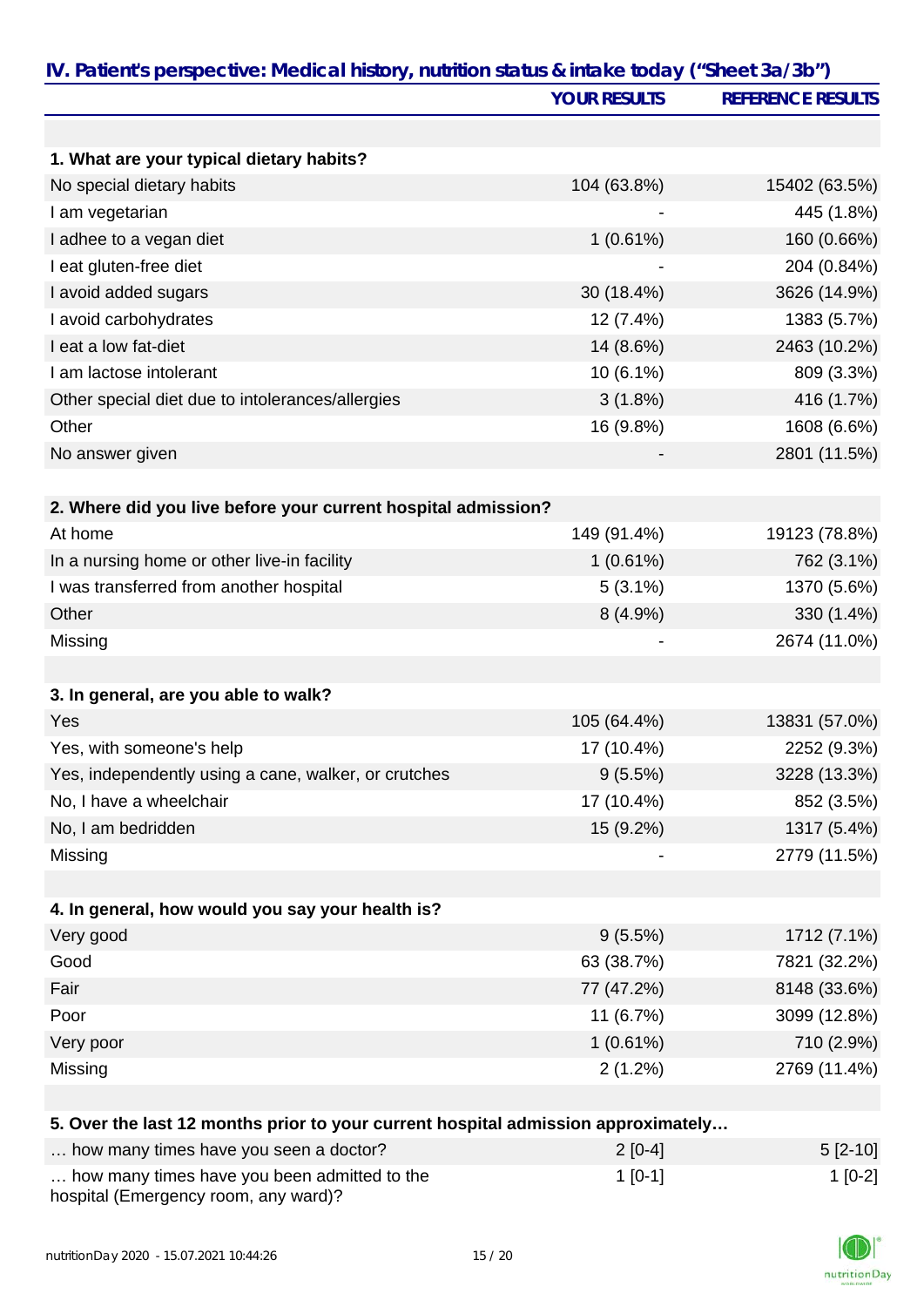... how many nights in total have you spent in hospital? 6 [2-13] 6 [2-13]

| 6. How many different medications do you take routinely each day (prior to hospitalisation)? |             |               |
|----------------------------------------------------------------------------------------------|-------------|---------------|
| $1 - 2$                                                                                      | 63 (38.7%)  | 4416 (18.2%)  |
| $3-5$                                                                                        | 42 (25.8%)  | 5773 (23.8%)  |
| More than 5                                                                                  | 13 (8.0%)   | 6835 (28.2%)  |
| None                                                                                         | 37 (22.7%)  | 3630 (15.0%)  |
| I do not know                                                                                | $8(4.9\%)$  | 820 (3.4%)    |
| Missing                                                                                      |             | 2785 (11.5%)  |
|                                                                                              |             |               |
| 7. Do you have health insurance?                                                             |             |               |
| Yes, private insurance only                                                                  | 45 (27.6%)  | 3823 (15.8%)  |
| Yes, public insurance only                                                                   | 4(2.5%)     | 11203 (46.2%) |
| Yes, both                                                                                    | 7(4.3%)     | 2662 (11.0%)  |
| None                                                                                         | 105 (64.4%) | 2485 (10.2%)  |
| I prefer not to answer                                                                       | 1(0.61%)    | 986 (4.1%)    |
| Missing                                                                                      | 1(0.61%)    | 3100 (12.8%)  |
|                                                                                              |             |               |
| 8. What was your weight 5 years ago?                                                         | 67 [60-80]  | 72 [62-85]    |
| I do not know                                                                                | 52 (31.9%)  | 5440 (22.4%)  |
|                                                                                              |             |               |
| 9a. Have you lost weight within the last 3 months?                                           |             |               |
| Yes, intentionally                                                                           | 14 (8.6%)   | 2202 (9.1%)   |
| Yes, unintentionally                                                                         | 82 (50.3%)  | 9411 (38.8%)  |
| No, my weight stayed the same                                                                | 39 (23.9%)  | 7247 (29.9%)  |
| No, I gained weight                                                                          | 12 (7.4%)   | 2760 (11.4%)  |
| I do not know                                                                                | 11 (6.7%)   | 2195 (9.0%)   |
| Missing                                                                                      | $5(3.1\%)$  | 444 (1.8%)    |
|                                                                                              |             |               |
| 9b. If yes, how many kg did you lose?                                                        | $9[5-14]$   | $6[4-10]$     |
| I do not know                                                                                | 31 (32.3%)  | 1851 (15.9%)  |
|                                                                                              |             |               |
| 10. Did you know about your hospitalisation two days                                         | 46 (29.5%)  | 8227 (39.7%)  |
| before admission? (Yes)                                                                      |             |               |
|                                                                                              |             |               |
| 11. Please indicate if you                                                                   |             |               |
| were weighed at admission                                                                    | 22 (13.6%)  | 12540 (58.3%) |
| were informed about your nutrition status                                                    | 13 (8.0%)   | 7803 (36.5%)  |
| were informed about nutrition care options                                                   | 6(3.7%)     | 7174 (33.6%)  |
| received special nutrition care                                                              | 19 (11.7%)  | 6955 (32.7%)  |
| 12. How well have you eaten in the week before you were admitted to the hospital?            |             |               |

| More than normal | 14 (8.6%)  | 1099 (4.5%)   |
|------------------|------------|---------------|
| Normal           | 87 (53.4%) | 14509 (60.0%) |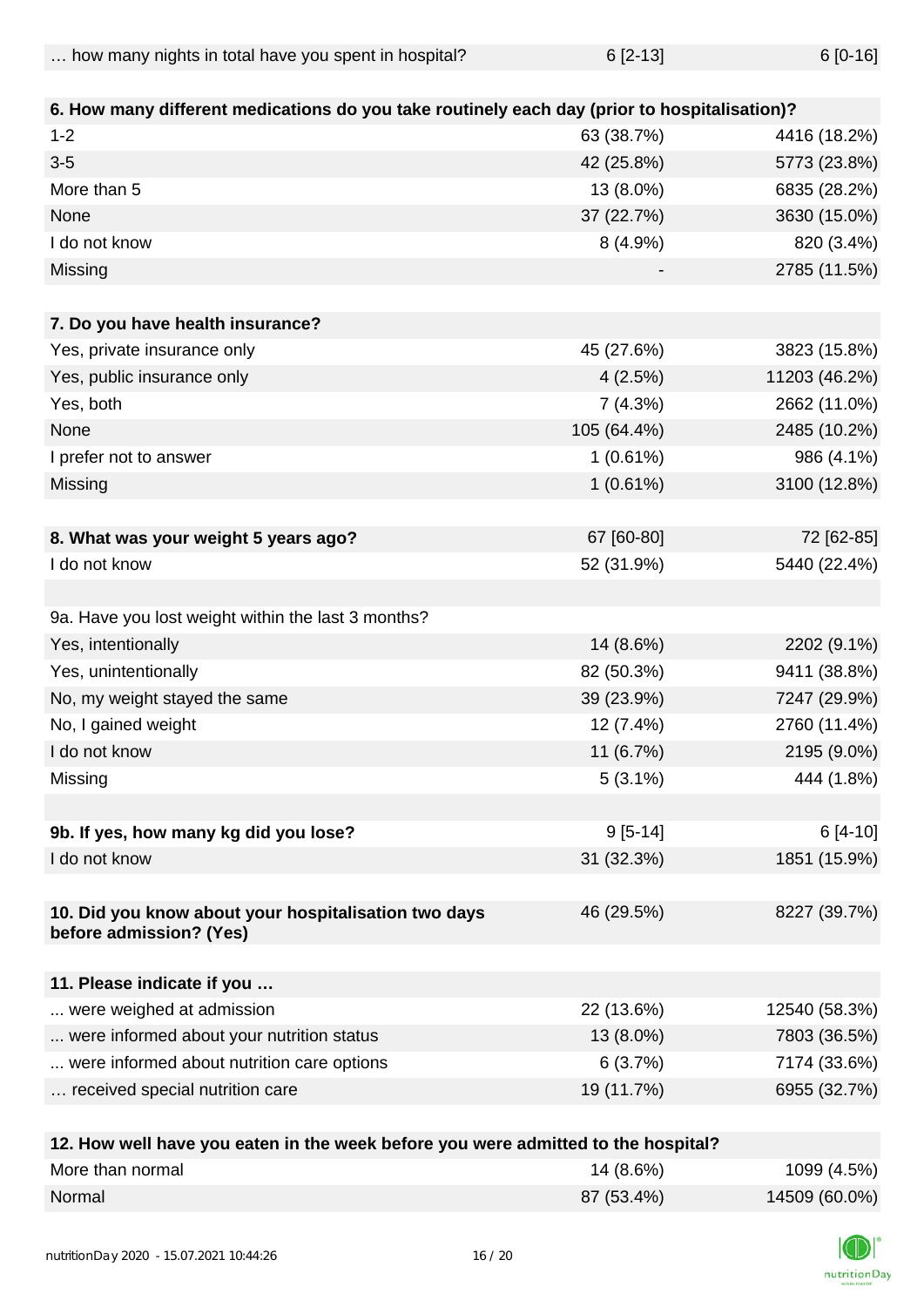| About 3/4 of normal                                                            | 20 (12.3%)  | 2651 (11.0%)  |
|--------------------------------------------------------------------------------|-------------|---------------|
| About half of normal                                                           | 23 (14.1%)  | 3062 (12.7%)  |
| About a quarter to nearly nothing                                              | 19 (11.7%)  | 2263 (9.4%)   |
| I do not know                                                                  |             | 231 (0.96%)   |
| Missing                                                                        |             | 362 (1.5%)    |
|                                                                                |             |               |
| 13. In general, how satisfied are you with the food at the hospital?           |             |               |
| Very satisfied                                                                 | 57 (35.0%)  | 5394 (22.3%)  |
| Somewhat satisfied                                                             | 51 (31.3%)  | 7204 (29.8%)  |
| <b>Neutral</b>                                                                 | 26 (16.0%)  | 4214 (17.4%)  |
| <b>Dissatisfied</b>                                                            | 18 (11.0%)  | 1854 (7.7%)   |
| Very dissatisfied                                                              | $5(3.1\%)$  | 673 (2.8%)    |
| I do not know                                                                  | 6(3.7%)     | 1694 (7.0%)   |
| Missing                                                                        |             | 3144 (13.0%)  |
|                                                                                |             |               |
| 14. Did you get any help with eating TODAY?                                    |             |               |
| Yes, from family or friends                                                    | 11 (6.7%)   | 2177 (9.0%)   |
| Yes, from hospital staff                                                       | 9(5.5%)     | 1475 (6.1%)   |
| <b>No</b>                                                                      | 142 (87.1%) | 16830 (69.6%) |
| I do not know                                                                  |             | 282 (1.2%)    |
| Missing                                                                        | 1(0.61%)    | 3413 (14.1%)  |
|                                                                                |             |               |
| 15. Were you able to eat without interruption TODAY?                           | 137 (84.0%) | 15256 (74.7%) |
| (Yes)                                                                          |             |               |
|                                                                                |             |               |
| 16a. Please indicate how much hospital food you ate for lunch or dinner TODAY: |             |               |
| About all                                                                      | 83 (50.9%)  | 11133 (46.0%) |
| 1/2                                                                            | 45 (27.6%)  | 6143 (25.4%)  |
| 1/4                                                                            | 24 (14.7%)  | 3103 (12.8%)  |
| Nothing                                                                        | 10 (6.1%)   | 2802 (11.6%)  |
| Missing                                                                        | 1(0.61%)    | 996 (4.1%)    |
|                                                                                |             |               |
| 16b. The portion size of the meal I ordered TODAY was                          |             |               |
| Standard                                                                       | 113 (69.3%) | 13732 (56.8%) |
| Smaller                                                                        | 18 (11.0%)  | 2093 (8.7%)   |
| Larger                                                                         | $10(6.1\%)$ | 1046 (4.3%)   |
| I do not know                                                                  | 11 (6.7%)   | 2302 (9.5%)   |
| Missing                                                                        | 11 (6.7%)   | 5004 (20.7%)  |
|                                                                                |             |               |
| 17. If you did not eat everything of your meal, please tell us why:            |             |               |
| I did not like the type of food offered                                        | 21 (26.6%)  | 1945 (16.1%)  |
| I did not like the smell/taste of the food                                     | 10 (12.7%)  | 1480 (12.3%)  |
| The food did not fit my cultural/religious preferences                         | 5(6.3%)     | 127 (1.1%)    |
| The food was too hot                                                           |             | 54 (0.45%)    |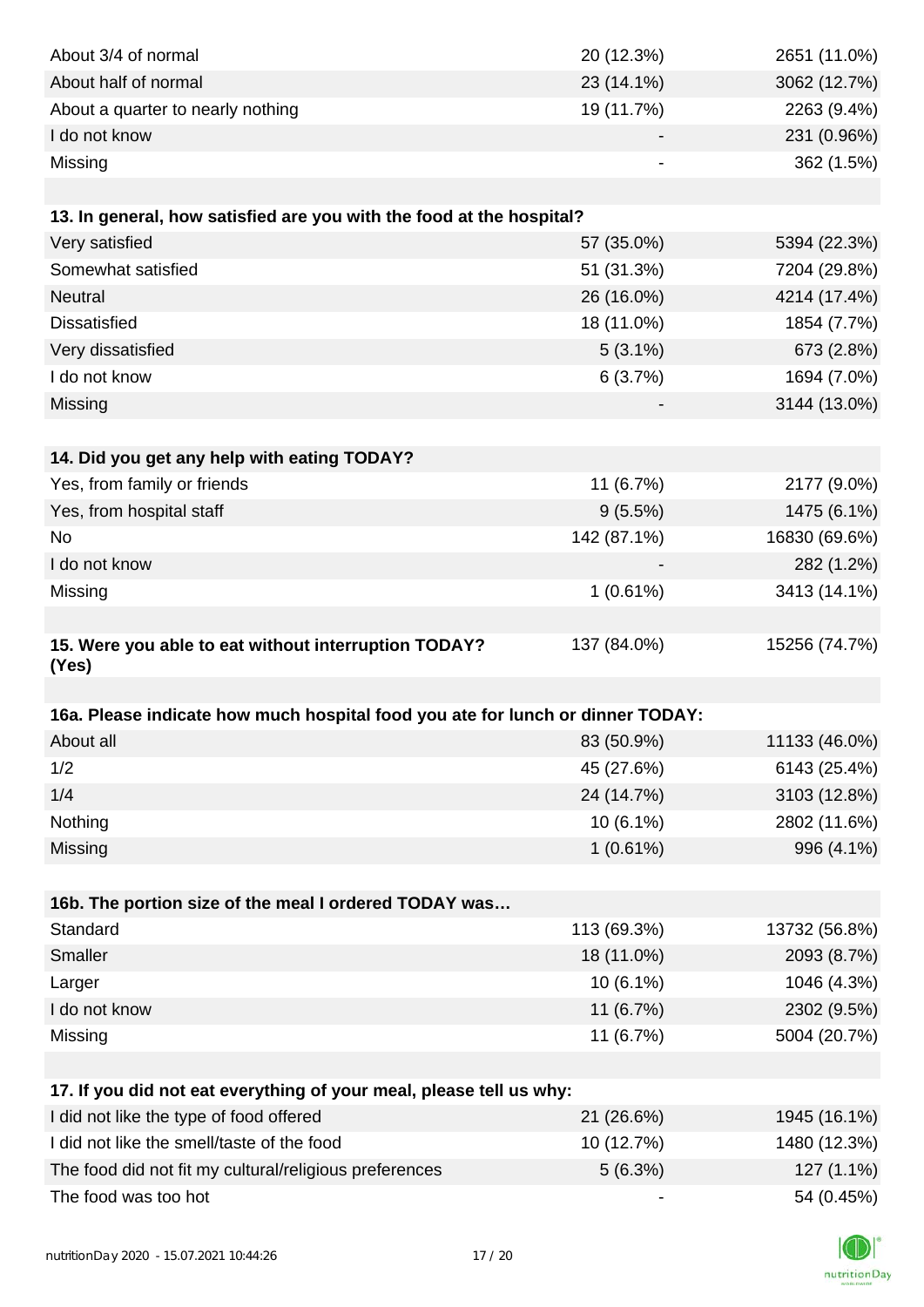| The food was too cold                              | 7(8.9%)        | 281 (2.3%)   |
|----------------------------------------------------|----------------|--------------|
| Due to food allergy/intolerance                    | $4(5.1\%)$     | 105 (0.87%)  |
| I was not hungry at that time                      | 17 (21.5%)     | 1991 (16.5%) |
| I do not have my usual appetite                    | 24 (30.4%)     | 3586 (29.8%) |
| I have problems chewing/swallowing                 | 10 (12.7%)     | 716 (5.9%)   |
| I normally eat less than what was served           | $4(5.1\%)$     | 1383 (11.5%) |
| I had nausea/vomiting                              | 10 (12.7%)     | 984 (8.2%)   |
| I was too tired                                    | $3(3.8\%)$     | 740 (6.1%)   |
| I cannot eat without help                          | $4(5.1\%)$     | 191 (1.6%)   |
| I was not allowed to eat                           | 5(6.3%)        | 1088 (9.0%)  |
| I had an exam, surgery, or test and missed my meal | 5(6.3%)        | 733 (6.1%)   |
| I did not get requested food                       | $\blacksquare$ | 124 (1.0%)   |
| No answer given                                    | $4(5.1\%)$     | 1823 (15.1%) |

| 18. Enter the number of glasses/cups of the drinks you consumed in the last 24 hours |           |                                                                                                                                                                                                                                                                                                                                                                                      |
|--------------------------------------------------------------------------------------|-----------|--------------------------------------------------------------------------------------------------------------------------------------------------------------------------------------------------------------------------------------------------------------------------------------------------------------------------------------------------------------------------------------|
| Water                                                                                | 4 [2-5]   | $3[2-6]$                                                                                                                                                                                                                                                                                                                                                                             |
| Tea                                                                                  | $0$ [0-1] | $1$ [0-3]                                                                                                                                                                                                                                                                                                                                                                            |
| Coffee                                                                               | $0$ [0-0] | $1$ [1-2]                                                                                                                                                                                                                                                                                                                                                                            |
| .                                                                                    | $  -$     | $\overline{1}$ $\overline{1}$ $\overline{2}$ $\overline{1}$ $\overline{1}$ $\overline{1}$ $\overline{1}$ $\overline{1}$ $\overline{1}$ $\overline{1}$ $\overline{1}$ $\overline{1}$ $\overline{1}$ $\overline{1}$ $\overline{1}$ $\overline{1}$ $\overline{1}$ $\overline{1}$ $\overline{1}$ $\overline{1}$ $\overline{1}$ $\overline{1}$ $\overline{1}$ $\overline{1}$ $\overline{$ |

| <b>Milk</b>                                                         | $0 [0-0]$   | $1[0-1]$     |
|---------------------------------------------------------------------|-------------|--------------|
| Fruit juice                                                         | $0 [0-0]$   | $1[0-2]$     |
| Soft drinks                                                         | $0 [0-0]$   | $0[0-1]$     |
| <b>Nutrition drink</b>                                              | $0[0-2]$    | $0[0-1]$     |
| Other                                                               | $2[0-3]$    | $0[0-1]$     |
|                                                                     |             |              |
| 19a. Did you eat any food apart from hospital food<br><b>TODAY?</b> | 31 (22.3%)  | 5831 (29.2%) |
|                                                                     |             |              |
| 19b. If yes, what did you eat?                                      |             |              |
| Sweet snacks                                                        | $5(16.1\%)$ | 1820 (31.2%) |
| Salty snacks                                                        | 6(19.4%)    | 645 (11.1%)  |
| Homemade food                                                       | 6(19.4%)    | 896 (15.4%)  |
| <b>Fruits</b>                                                       | 12 (38.7%)  | 2357 (40.4%) |
| Dairy products                                                      | 2(6.5%)     | 686 (11.8%)  |
| Food delivered/restaurant                                           |             | 272 (4.7%)   |
| Sandwich                                                            | 3(9.7%)     | 347 (6.0%)   |
| Other                                                               | $5(16.1\%)$ | 795 (13.6%)  |
|                                                                     |             |              |

| 20. How has your food intake changed since your hospital admission? |             |              |  |  |
|---------------------------------------------------------------------|-------------|--------------|--|--|
| Increased                                                           | 27 (16.6%)  | 3329 (13.8%) |  |  |
| Decreased                                                           | 70 (42.9%)  | 6808 (28.2%) |  |  |
| Stayed the same                                                     | 58 (35.6%)  | 9055 (37.5%) |  |  |
| I do not know                                                       | $1(0.61\%)$ | 1479 (6.1%)  |  |  |
| Missing                                                             | 7(4.3%)     | 3506 (14.5%) |  |  |

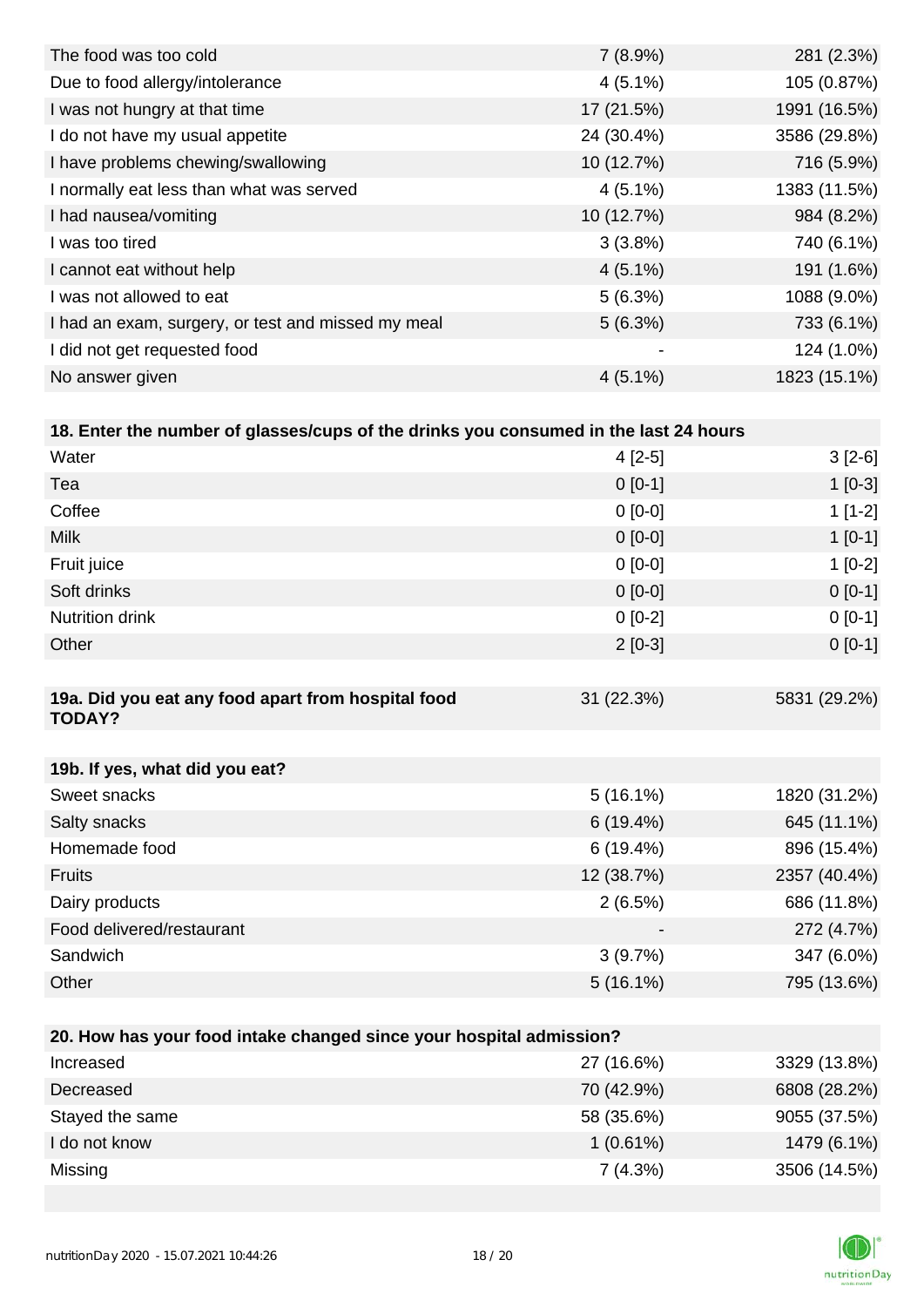| 21. TODAY I feel                                     |             |               |
|------------------------------------------------------|-------------|---------------|
| Stronger than at admission                           | 81 (49.7%)  | 10558 (43.7%) |
| Weaker than at admission                             | 39 (23.9%)  | 4610 (19.1%)  |
| Same as at admission                                 | 40 (24.5%)  | 6833 (28.3%)  |
| I was admitted today                                 | -           | 576 (2.4%)    |
| I do not know                                        | $2(1.2\%)$  | 1178 (4.9%)   |
| Missing                                              | 1(0.61%)    | 422 (1.7%)    |
|                                                      |             |               |
| 22. Can you walk without assistance TODAY?           |             |               |
| <b>Yes</b>                                           | 104 (63.8%) | 14229 (58.9%) |
| No, only with assistance                             | 26 (16.0%)  | 5989 (24.8%)  |
| No, I stay in bed                                    | 33 (20.2%)  | 2912 (12.0%)  |
| Missing                                              | -           | 1047 (4.3%)   |
|                                                      |             |               |
| 23. Did anyone help you complete this questionnaire? | 161 (99.4%) | 13801 (65.2%) |